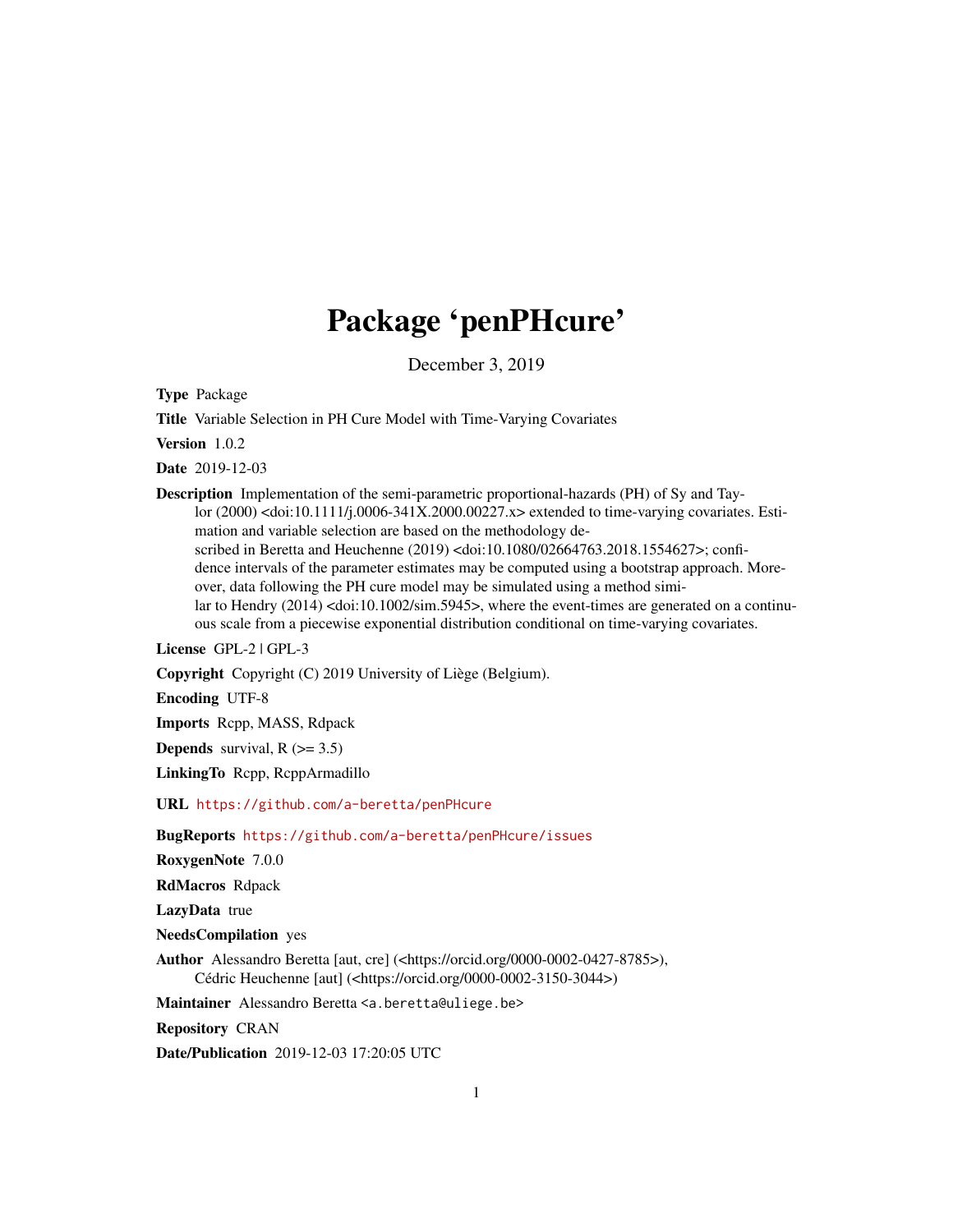# <span id="page-1-0"></span>R topics documented:

| Index |  |
|-------|--|

<span id="page-1-1"></span>penPHcure-package *Variable Selection in Proportional-Hazards Cure Model with Time-Varying Covariates*

#### Description

Contrary to standard survival analysis models, which rely on the assumption that the entire population will eventually experience the event of interest, mixture cure models allow to split the population in susceptible and non-susceptible (cured) individuals.

In this R package, we implement the semi-parametric proportional-hazards (PH) cure model of Sy and Taylor (2000) extended to time-varying covariates. If we define  $T$  as the time-to-event, the survival function for the entire population is given by

$$
S(t) = (1 - p) + pS(t|Y = 1)
$$

where p is the incidence (i.e. probability of being susceptible) and  $S(t|Y = 1)$  is the latency (i.e. survival function conditional on being susceptible).

The incidence is modeled by a logistic regression model:

$$
p = P(Y = 1|\mathbf{x}_i) = \exp(\mathbf{x}_i'\mathbf{b})/(1 + \exp(\mathbf{x}_i'\mathbf{b})),
$$

where  $x_i$  is a vector of time-invariant covariates (including the intercept) and b a vector of unknown coefficients. Whereas, the latency is modeled by a Cox's PH model:

$$
\lambda(t|Y=1, \mathbf{z}_i(t)) = \lambda_0(t|Y=1)e^{\mathbf{Z}_i'(t)\boldsymbol{\beta}},
$$

where  $z_i(t)$  is a vector of time-varying covariates,  $\lambda_0(t|Y=1)$  is an arbitrary conditional baseline hazard function and  $\beta$  is a vector of unknown coefficients.

The function [penPHcure](#page-3-1) allows to:

- estimate the regression coefficients (**b**,  $\beta$ ) and the baseline hazard function  $\lambda_0(t|Y = 1)$ ;
- compute confidence intervals for the estimated regression coefficients using the basic/percentile bootstrap method;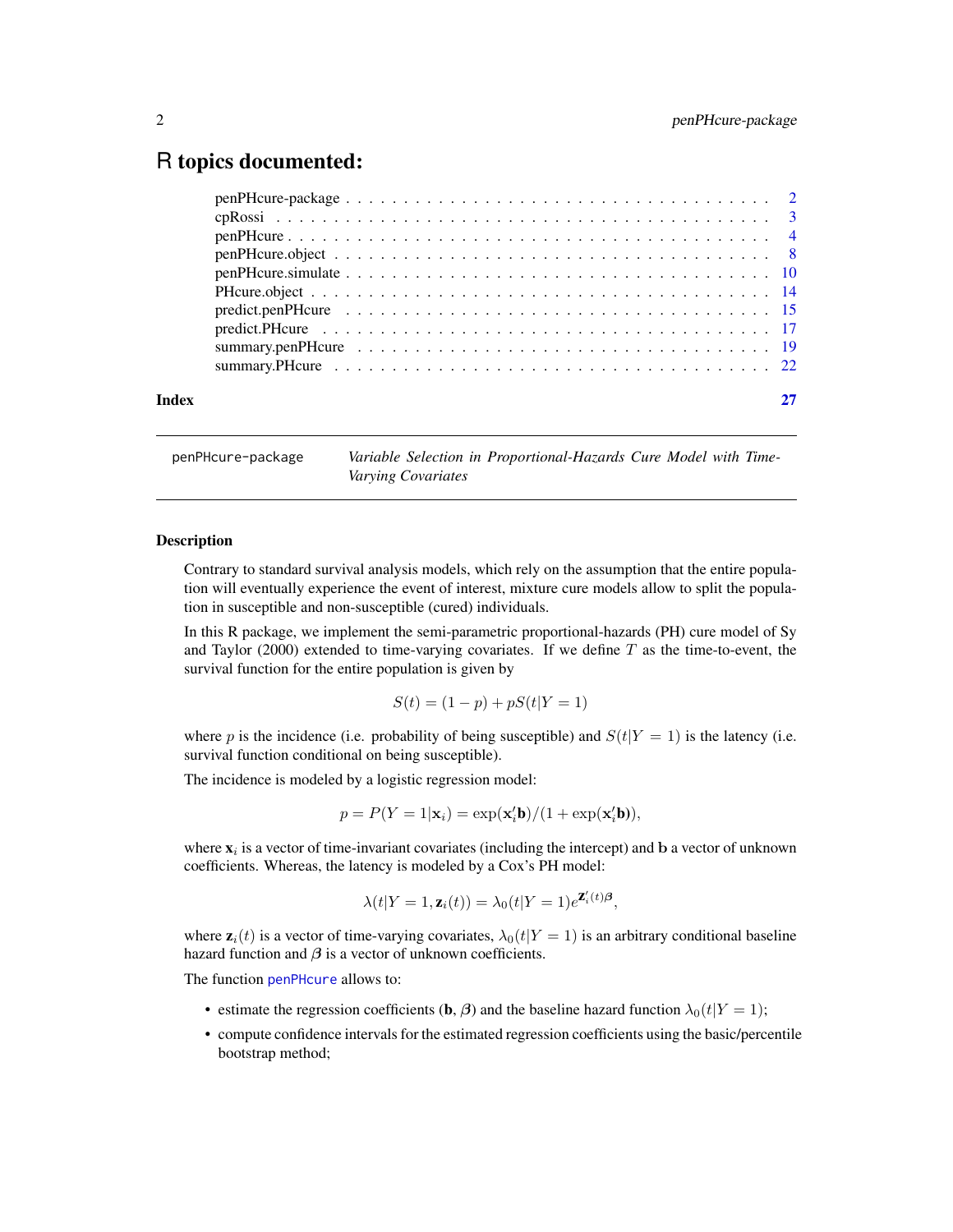#### <span id="page-2-0"></span>cpRossi 3

• perform variable selection with the SCAD-penalized likelihood technique proposed by Beretta and Heuchenne (2019).

Moreover, the function penPHcure. simulate allows to simulate data from a PH cure model, where the event-times are generated on a continuous scale from a piecewise exponential distribution conditional on time-varying covariates, using a method similar to the one described in Hendry (2014).

### References

Beretta A, Heuchenne C (2019). "Variable selection in proportional hazards cure model with timevarying covariates, application to US bank failures." *Journal of Applied Statistics*, 46(9), 1529- 1549. doi: [10.1080/02664763.2018.1554627.](https://doi.org/10.1080/02664763.2018.1554627)

Hendry DJ (2014). "Data generation for the Cox proportional hazards model with time-dependent covariates: a method for medical researchers." *Statistics in Medicine*, 33(3), 436-454. doi: [10.1002/](https://doi.org/10.1002/sim.5945) [sim.5945.](https://doi.org/10.1002/sim.5945)

Sy JP, Taylor JM (2000). "Estimation in a Cox proportional hazards cure model." *Biometrics*, 56(1), 227-236. doi: [10.1111/j.0006341X.2000.00227.x.](https://doi.org/10.1111/j.0006-341X.2000.00227.x)

#### See Also

[penPHcure](#page-3-1), [penPHcure.simulate](#page-9-1)

cpRossi *Criminal Recidivism Data*

#### **Description**

A sample of 432 inmates released from Maryland state prisons followed for one year after release (Rossi et al. 1980). The aim of this study was to investigate the relationship between the time to first arrest after release and some covariates observed during the follow-up period. Most of the variables are constant over time, except one binary variable denoting whether the individual was working full time during the follow-up period.

# Usage

cpRossi

data(cpRossi,package="penPHcure")

#### Format

A data.frame in counting process format with 1405 observations for 432 individuals on the following 13 variables.

id integer. Identification code for each individual.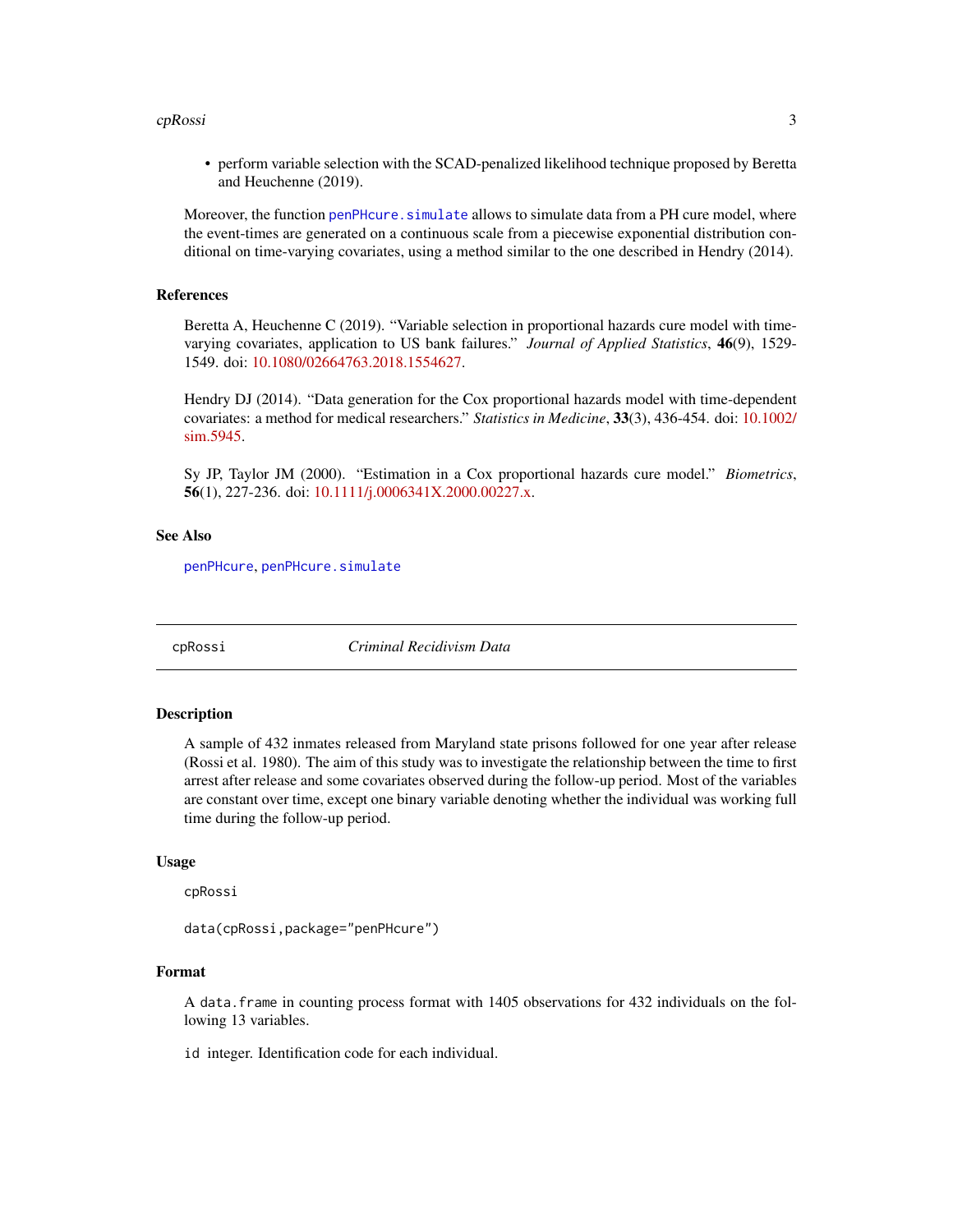- <span id="page-3-0"></span>(tstart, tstop ] integers. Time interval of the observation (in weeks). Observation for each individual start after the first release.
- arrest factor with 2 levels ("no", "yes"). Denote whether the individual has been arrested during the 1 year follow-up period or not.
- fin factor with 2 levels ("no", "yes"). Denote whether the inmate received financial aid after release.
- age integer. Age in years at the time of release.
- race factor with 2 levels ("black", "other"). Denote whether the race of the individual is black or not.
- wexp factor with 2 levels ("no", "yes"). Denote whether the individual had full-time work experience before incarceration or not.
- mar factor with 2 levels ("yes", "no"). Denote whether the inmate was married at the time of release or not.
- paro factor with 2 levels ("no", "yes"). Denote whether the inmate was released on parole or not.
- prio integer. The number of convictions an inmate had prior to incarceration.
- educ factor with 3 levels ("3", "4", "5"). Level of education:
	- $\cdot$  "3":  $\leq$ =9th degree;
	- "4": 10th or 11th degree; and
	- $"5"$ : >=12 degree.
- emp factor with 2 levels ("no", "yes"). Denote whether the individual was working full time during the observed time interval.

#### Source

The Rossi dataset in the RcmdrPlugin.survival package (Fox and Carvalho 2012) is the source of these data, which have been converted into counting process format.

#### References

Fox J, Carvalho MS (2012). "The RcmdrPlugin.survival Package: Extending the R Commander Interface to Survival Analysis." *Journal of Statistical Software*, 49(7), 1–32. [http://www.](http://www.jstatsoft.org/v49/i07/) [jstatsoft.org/v49/i07/](http://www.jstatsoft.org/v49/i07/).

Rossi PH, Berk RA, Lenihan KJ (1980). *Money, Work, and Crime: Experimental Evidence*. New York: Academic Press. doi: [10.1016/C20130114122.](https://doi.org/10.1016/C2013-0-11412-2)

<span id="page-3-1"></span>penPHcure *Variable selection in PH cure model with time-varying covariates*

#### **Description**

This function allows to fit a PH cure model with time varying covariates, to compute confidence intervals for the estimated regression coefficients or to make variable selection through a LASSO/SCADpenalized model.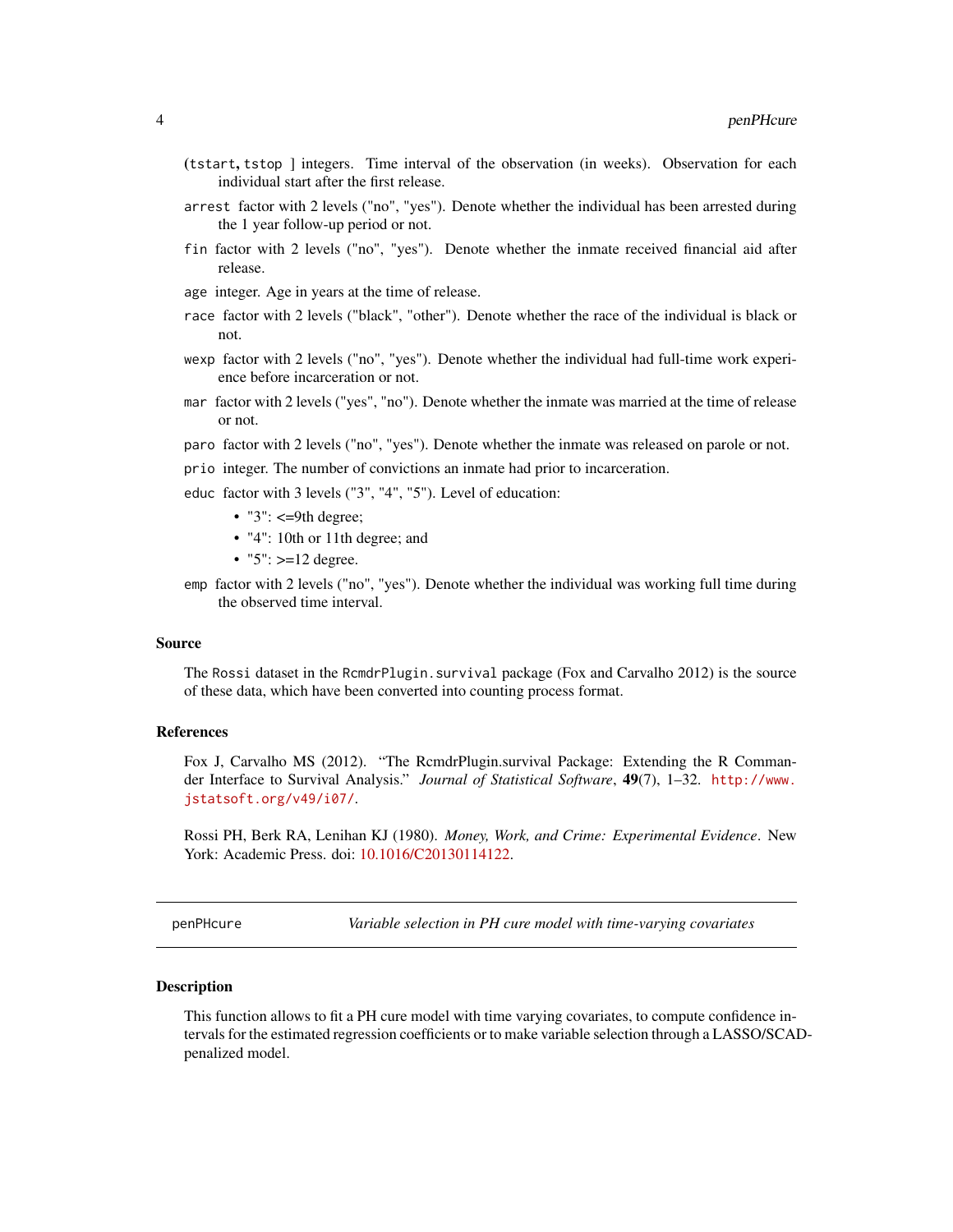# penPHcure 5

# Usage

```
penPHcure(
 formula,
  cureform,
 data,
 X = NULL,maxIterNR = 500,maxIterEM = 500,tol = 1e-06,standardize = TRUE,
  ties = c("efron", "breslow"),
 SV = NULL,which.X = c("last", "mean"),inference = FALSE,
 nboot = 100,
  constraint = TRUE,
 pen.type = c("none", "SCAD", "LASSO"),
 pen.weights = NULL,
 pen.tuneGrid = NULL,
 epsilon = 1e-08,
 pen.thres.zero = 1e-06,
 print.details = TRUE,
 warnings = FALSE
\mathcal{L}
```
# Arguments

| formula     | a formula object, with the response on the left of a $\sim$ operator and the variables<br>to be included in the latency (survival) component on the right. The response<br>must be a survival object returned by the Surv(time, time2, status) function. |
|-------------|----------------------------------------------------------------------------------------------------------------------------------------------------------------------------------------------------------------------------------------------------------|
| cureform    | a one-sided formula object of the form $\sim x1 + x2 + $ with the covariates to be<br>included in the incidence (cure) component.                                                                                                                        |
| data        | a data frame (in a counting process format) in which to interpret the variables<br>named in the formula and cureform arguments.                                                                                                                          |
| X           | a matrix of time-invariant covariates to be included in the incidence (cure) com-<br>ponent. If the user provide such matrix, the arguments cureform and which. X<br>will be ignored. By default, $X = NULL$ .                                           |
| maxIterNR   | a positive integer: the maximum number of iterations to attempt for convergence<br>of the Newton-Raphson (NR) algorithm (Cox's and logistic regression model).<br>By default $maxIterNR = 500$ .                                                         |
| maxIterEM   | a positive integer: the maximum number of iterations to attempt for convergence<br>of the Expectation-Maximization (EM) algorithm. By default $maxIterEM = 500$ .                                                                                        |
| tol         | a positive numeric value used to determine convergence of the NR and EM al-<br>gorithms. By default, $tol = 1e-6$ .                                                                                                                                      |
| standardize | a logical value. If TRUE, the values of the covariates are standardized (centered<br>and scaled), such that their mean and variance will be equal to 0 and 1, respec-<br>tively. By default, standardize = TRUE.                                         |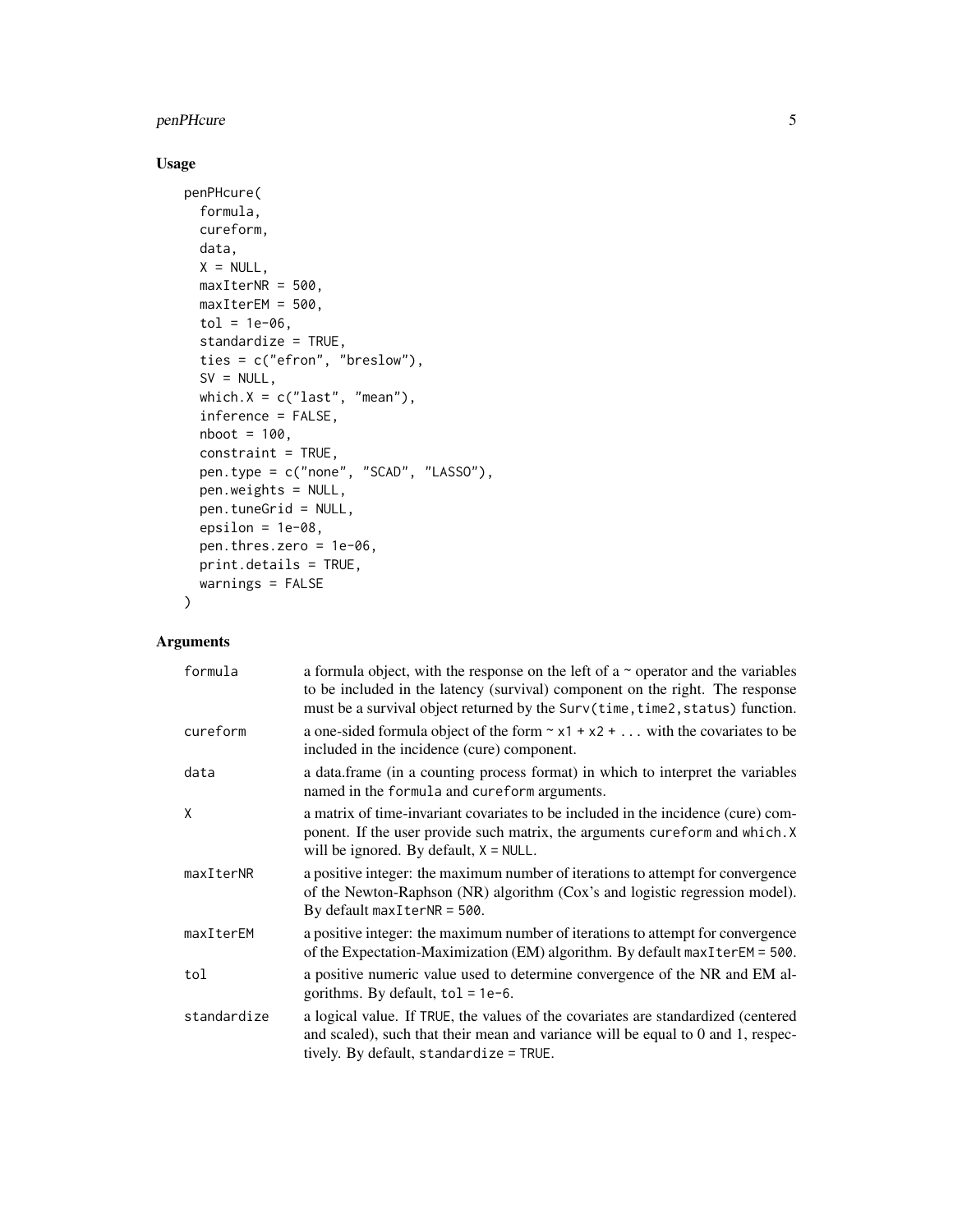| ties          | a character string used to specify the method for handling ties: either "efron"<br>or "breslow". By default, ties = "efron".                                                                                                                                                                                                                   |
|---------------|------------------------------------------------------------------------------------------------------------------------------------------------------------------------------------------------------------------------------------------------------------------------------------------------------------------------------------------------|
| SV            | a list with elements b and beta, numeric vectors of starting values for the re-<br>gression coefficients in the incidence (cure) and latency (survival) component,<br>respectively. By default SV = NULL.                                                                                                                                      |
| which.X       | character string used to specify the method used to transform the covariates<br>included in the incidence (cure) component from time-varying to time-invariant.<br>There are two options: either take the last observation ("last") or the mean over<br>the full history of the covariates ("mean"). By default, which $x = "last".$           |
| inference     | a logical value. If TRUE and pen. type == "none", confidence intervals for the<br>regression coefficient estimates are computed using the basic/percentile boot-<br>strap method. By default inference = FALSE.                                                                                                                                |
| nboot         | a positive integer: the number of bootstrap resamples for the construction of the<br>confidence intervals (used only when inference = TRUE). By default, nboot =<br>100.                                                                                                                                                                       |
| constraint    | a logical value. If TRUE, the model makes use of the zero-tail constraint, clas-<br>sifying the individuals with censoring times grater than the largest event time<br>as non-susceptible. For more details, see Sy and Taylor (2000). By default<br>$constant = TRUE.$                                                                        |
| pen.type      | a character string used to specify the type of penalty used to make variable selec-<br>tion: either "none", "SCAD" or "LASSO". By default, pen. type="none", only a<br>standard model is fitted without performing variable selection.                                                                                                         |
| pen.weights   | a list with elements named CURE and SURV, positive numeric vectors of penalty<br>weights for the covariates in the incidence (cure) and latency (survival) com-<br>ponent, respectively. By default, all weights are set equal to 1, except for the<br>intercept in the incidence (cure) component (always equal to 0).                        |
| pen.tuneGrid  | a list with elements named CURE and SURV, named lists of tuning parameter<br>vectors. If pen. type == "SCAD" they should contain two numeric vectors of<br>possible tuning parameters: lambda and a. Whereas, if pen. type == "LASSO",<br>only one vector lambda. By default lambda = $exp(seq(-7, 0, length.out =$<br>$10)$ ) and $a = 3.7$ . |
| epsilon       | a positive numeric value used as a perturbation of the penalty function. By<br>$default, epsilon = 1e-08.$                                                                                                                                                                                                                                     |
|               | pen. thres. zero a positive numeric value used as a threshold. After fitting the penalized PH cure<br>model, the estimated regression coefficients with an absolute value lower than<br>this threshold are set equal to zero. By default, pen. thres. zero = 1e-06.                                                                            |
| print.details | a logical value. If TRUE, tracing information on the progress of the routines is<br>produced. By default print.details = TRUE.                                                                                                                                                                                                                 |
| warnings      | a logical value. If TRUE, possible warnings from the NR and EM algorithms are<br>produced. By default warnings = FALSE.                                                                                                                                                                                                                        |

# Details

When the starting values (SV) are not specified and pen. type == "none":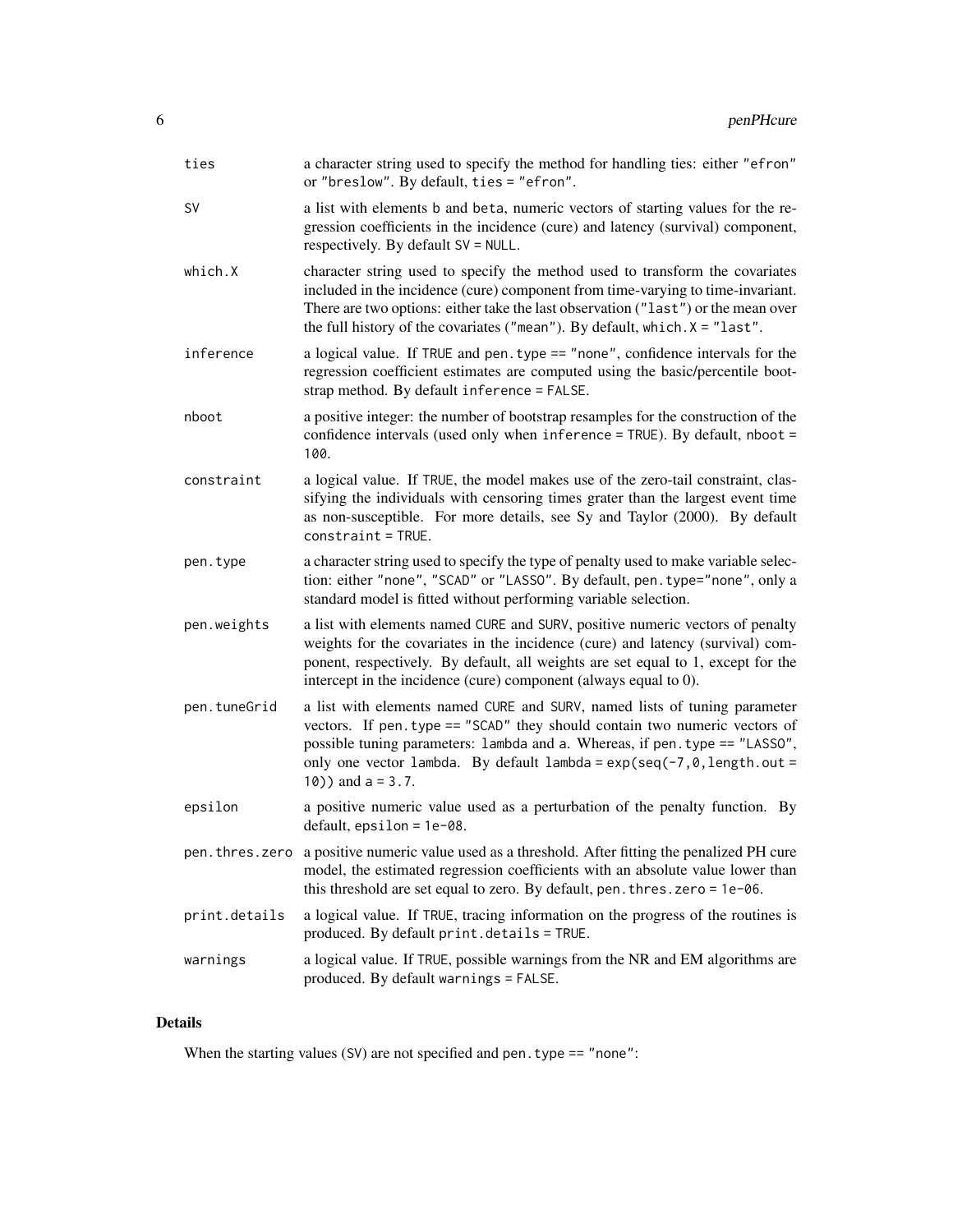#### <span id="page-6-0"></span>penPHcure 7 and 7 and 7 and 7 and 7 and 7 and 7 and 7 and 7 and 7 and 7 and 7 and 7 and 7 and 7 and 7 and 7 and 7 and 7 and 7 and 7 and 7 and 7 and 7 and 7 and 7 and 7 and 7 and 7 and 7 and 7 and 7 and 7 and 7 and 7 and 7

- SV\$b is set equal to the estimates of a logistic regression model with the event indicator (0=censored, 1=event) as dependent variable; and
- SV\$beta is set equal to the estimates of a standard Cox's model.

Whereas, if pen. type == "SCAD" | "LASSO", both vectors are filled with zeros.

When performing variable selection (pen. type == "SCAD" | "LASSO"), a penalized PH cure model is fitted for each possible combination of the tuning parameters in pen. tuneGrid. Two models are selected on the basis of the Akaike and Bayesian Information Criteria:

$$
AIC = -ln(\hat{L}) + 2df,
$$
  

$$
BIC = -ln(\hat{L}) + ln(n)df,
$$

where  $ln(L)$  is the value of the log-likelihood at the penalized MLEs, df is the value of the degrees of freedom (number of non-zero coefficients) and  $n$  is the sample size.

Regarding the possible tuning parameters in pen.tuneGrid, the numeric vectors lambda and a should contain values  $\geq 0$  and  $> 2$ , respectively.

#### Value

If the argument pen. type = "none", this function returns a PHcure. object. Otherwise, if pen. type == "SCAD" | "LASSO", it returns a [penPHcure.object](#page-7-1).

#### References

Beretta A, Heuchenne C (2019). "Variable selection in proportional hazards cure model with timevarying covariates, application to US bank failures." *Journal of Applied Statistics*, 46(9), 1529- 1549. doi: [10.1080/02664763.2018.1554627.](https://doi.org/10.1080/02664763.2018.1554627)

Sy JP, Taylor JM (2000). "Estimation in a Cox proportional hazards cure model." *Biometrics*, 56(1), 227-236. doi: [10.1111/j.0006341X.2000.00227.x.](https://doi.org/10.1111/j.0006-341X.2000.00227.x)

#### See Also

[penPHcure-package](#page-1-1), [PHcure.object](#page-13-1), [penPHcure.object](#page-7-1)

#### Examples

```
# Generate some data (for more details type ?penPHcure.simulate in your console)
data <- penPHcure.simulate()
```
### Standard PH cure model

```
# Fit standard cure model (without inference)
fit \leq penPHcure(Surv(time = tstart,time2 = tstop,
                      event = status) \sim z.1 + z.2 + z.3 + z.4,
                 cureform = \sim x.1 + x.2 + x.3 + x.4, data = data)
# The returned PHcure.object has methods summary and predict,
```
# for more details type ?summary.PHcure or ?predict.PHcure in your console.

# Fit standard cure model (with inference)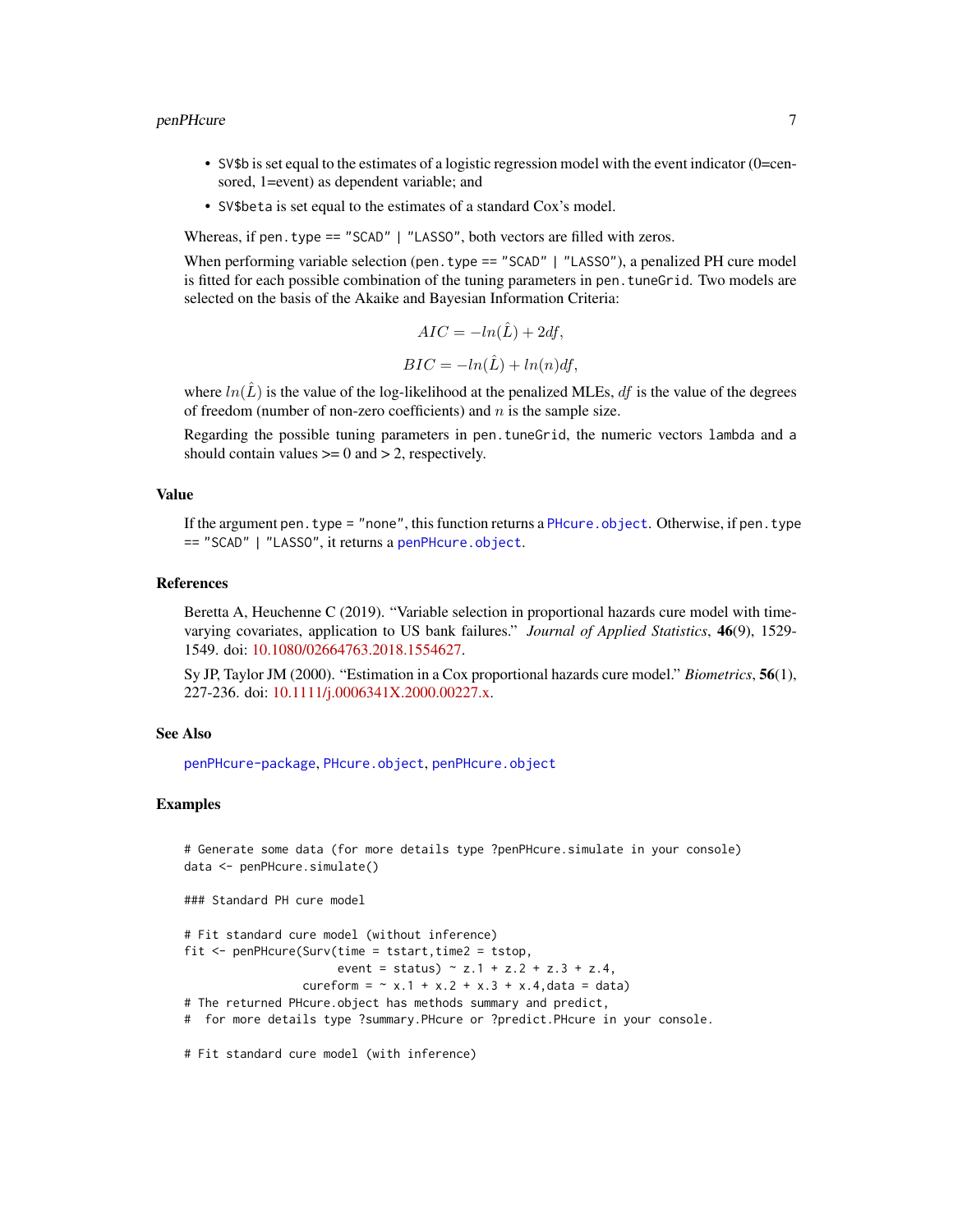```
fit2 <- penPHcure(Surv(time = tstart,time2 = tstop,
                       event = status) \sim z.1 + z.2 + z.3 + z.4,
                  cureform = \sim x.1 + x.2 + x.3 + x.4, data = data,
                  inference = TRUE)
# The returned PHcure.object has methods summary and predict,
# for more details type ?summary.PHcure or ?predict.PHcure in your console.
### Tune penalized cure model with SCAD penalties
# First define the grid of possible values for the tuning parameters.
pen.tuneGrid <- list(CURE = list(lambda = exp(seq(-7,-2,length.out = 10)),
                                 a = 3.7,
                     SURV = list(lambda = exp(seq(-7, -2, length.out = 10)),a = 3.7)# Tune the penalty parameters.
tuneSCAD <- penPHcure(Surv(time = tstart,time2 = tstop,
                           event = status) \sim z.1 + z.2 + z.3 + z.4,
                      cureform = \sim x.1 + x.2 + x.3 + x.4,
                      data = data, pen. type = "SCAD",pen.tuneGrid = pen.tuneGrid)
# The returned penPHcure.object has methods summary and predict, for more
# details type ?summary.penPHcure or ?predict.penPHcure in your console.
### Tune penalized cure model with LASSO penalties
# First define the grid of possible values for the tuning parameters.
pen.tuneGrid <- list(CURE = list(lambda = exp(seq(-7, -2, length.out = 10))),
                     SURV = list(lambda = exp(seq(-7, -2, length.out = 10))))# Tune the penalty parameters.
tuneLASSO <- penPHcure(Surv(time = tstart,time2 = tstop,
                            event = status) \sim z.1 + z.2 + z.3 + z.4,
                       cureform = \sim x.1 + x.2 + x.3 + x.4,
                       data = data, pen.type = "LASSO",pen.tuneGrid = pen.tuneGrid)
# The returned penPHcure.object has methods summary and predict, for more
# details type ?summary.penPHcure or ?predict.penPHcure in your console.
```
<span id="page-7-1"></span>penPHcure.object *Penalized PH cure model object*

#### **Description**

This class of objects is returned by the function [penPHcure](#page-3-1) when is called with the argument pen.type = "SCAD" | "LASSO". Objects of this class have methods for the functions summary and predict.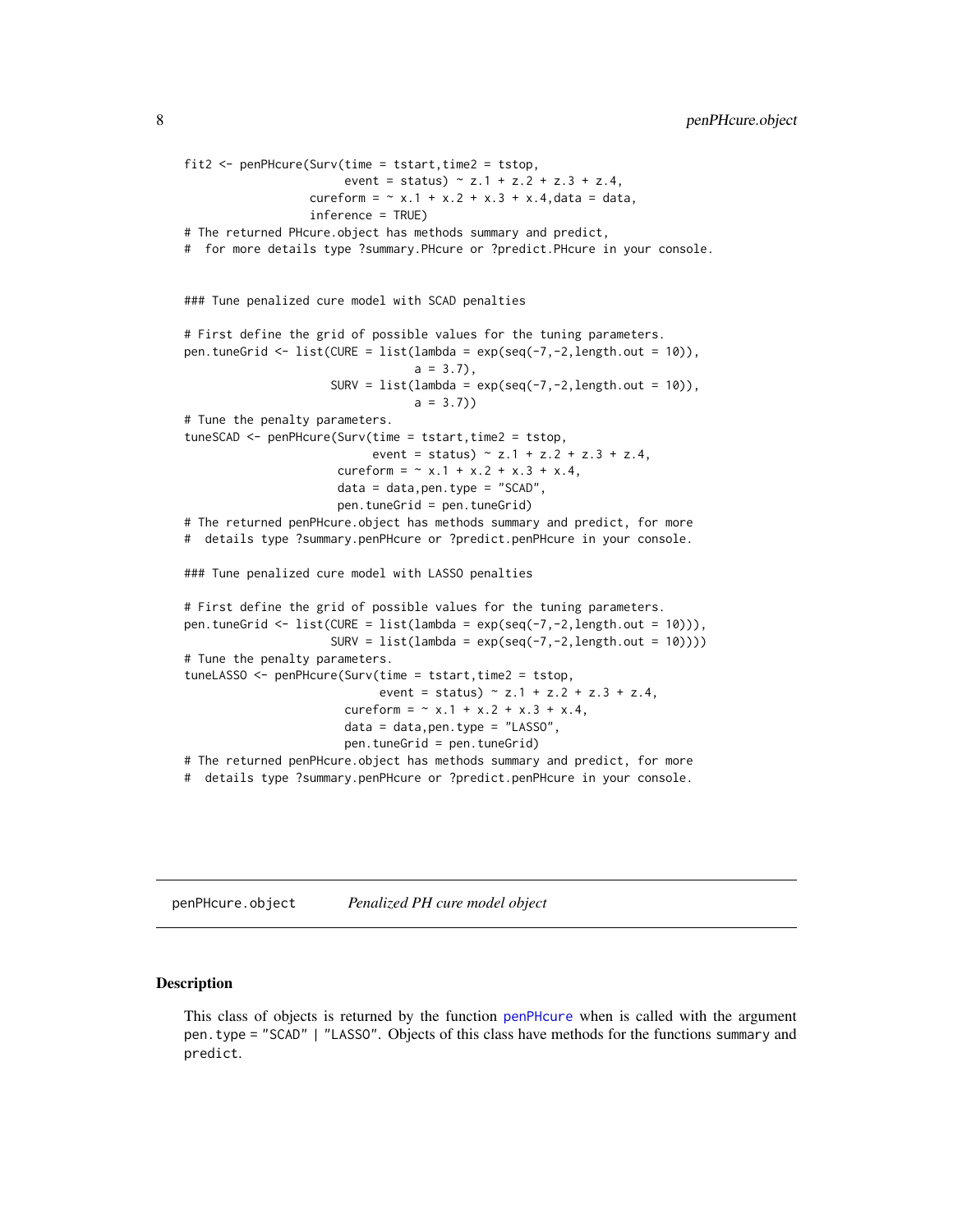# <span id="page-8-0"></span>Arguments

| AIC         | a list with elements containing the results of the selected model based on the<br>Akaike information criterion (AIC). See Details.                                                            |
|-------------|-----------------------------------------------------------------------------------------------------------------------------------------------------------------------------------------------|
| <b>BIC</b>  | a list with elements containing the results of the selected model based on the<br>Bayesian Information Criterion (BIC). See Details.                                                          |
| pen.type    | a character string indicating the type of penalty used, either "SCAD" or "LASSO".                                                                                                             |
| tuneGrid    | a data.frame containing the values of the AIC and BIC criteria for each combi-<br>nation of the tuning parameters.                                                                            |
| pen.weights | a list with elements named CURE and SURV, containing the penalty weights. For<br>more details, see penPHcure.                                                                                 |
| N           | the sample size (number of individuals).                                                                                                                                                      |
| К           | the number of unique failure times.                                                                                                                                                           |
| isTies      | logical value: TRUE in case of tied event times.                                                                                                                                              |
| censoring   | the proportion of censored individuals.                                                                                                                                                       |
| which.X     | character string indicating the method used to transform the covariates included<br>in the incidence (cure) component from time-varying to time-invariant. See<br>penPHcure for more details. |
| survform    | a formula object with all variables involved in the latency (survival) component<br>of the model.                                                                                             |
| cureform    | a formula object with all variables involved in the incidence (survival) compo-<br>nent of the model.                                                                                         |
| call        | object of class call, with all the specified arguments.                                                                                                                                       |

## Details

The lists AIC and BIC contain the results of the selected model based on the Akaike information criterion (AIC) and Bayesian Information Criterion (BIC), respectively. They are composed by the following elements:

- crit: value of the minimized AIC/BIC criterion.
- b: a numeric vector with the estimated regression coefficients in the cure (incidence) component.
- beta: a numeric vector with the true estimated coefficients in the survival (latency) component.
- cumhaz: a numeric vector with the estimated cumulative baseline hazard function at the unique event times (reported in the "names" attribute).
- tune\_params: a list with elements named CURE and SURV containing the selected tuning parameters, which minimize the AIC/BIC criterion.

# See Also

[penPHcure](#page-3-1)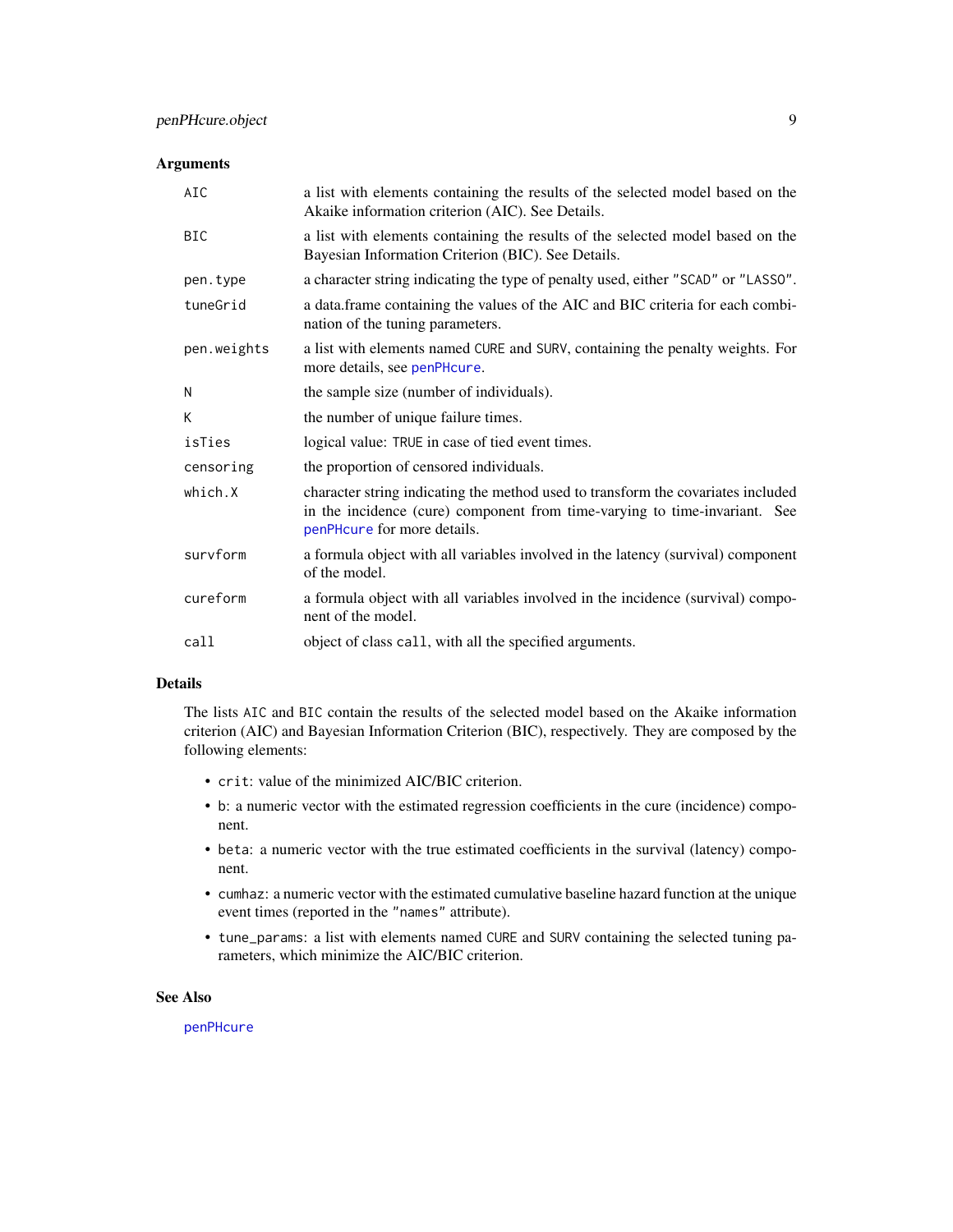<span id="page-9-1"></span><span id="page-9-0"></span>

#### Description

This function allows to simulate data from a PH cure model with time-varying covariates:

- the event-times are generated on a continuous scale from a piecewise exponential distribution conditional on time-varying covariates and regression coefficients beta0, using a method similar to the one described in *Hendry (2014)*. The time varying covariates are constant in the intervals  $(s_{j-1}, s_j]$ , for  $j = 1, \ldots, J$ .
- the censoring times are generated from an exponential distribution truncated above  $s_j$ ;
- the susceptibility indicators are generated from a logistic regression model conditional on time-invariant covariates and regression coefficients b0.

#### Usage

```
penPHcure.simulate(
 N = 500.
  S = seq(0.1, 5, by = 0.1),b0 = c(1.2, -1, 0, 1, 0),
 beta = c(1, 0, -1, 0),
  gamma = 1,
  lambdaC = 1,
  mean CURE = rep(0, length(b0) - 1L),mean_SURV = rep(0, length(beta0)),sd_CURE = rep(1, length(b0) - 1L),sd_SURV = rep(1, length(beta0)),cor_CURE = diag(length(b0) - 1L),
  cor_SURV = diag(length(beta0)),
  X = NULL,Z = NULL,
  C = NULL\lambda
```
# Arguments

| N     | the sample size (number of individuals). By default, $N = 500$ .                                                                                                                                                                |
|-------|---------------------------------------------------------------------------------------------------------------------------------------------------------------------------------------------------------------------------------|
|       | a numeric vector containing the end of the time intervals, in ascending order,<br>over which the time-varying covariates are constant (the first interval start at 0).<br>By default, $S = \text{seq}(0.1, 5, \text{by=0}.1)$ . |
| b0    | a numeric vector with the true coefficients in the incidence (cure) component,<br>used to generate the susceptibility indicators. By default, $b0 = c(1, 2, -1, 0, 1, 0)$ .                                                     |
| beta0 | a numeric vector with the true regression coefficients in the latency (survival)<br>component, used to generate the event times. By default, beta $\theta = c(1, \theta, -1, \theta)$ .                                         |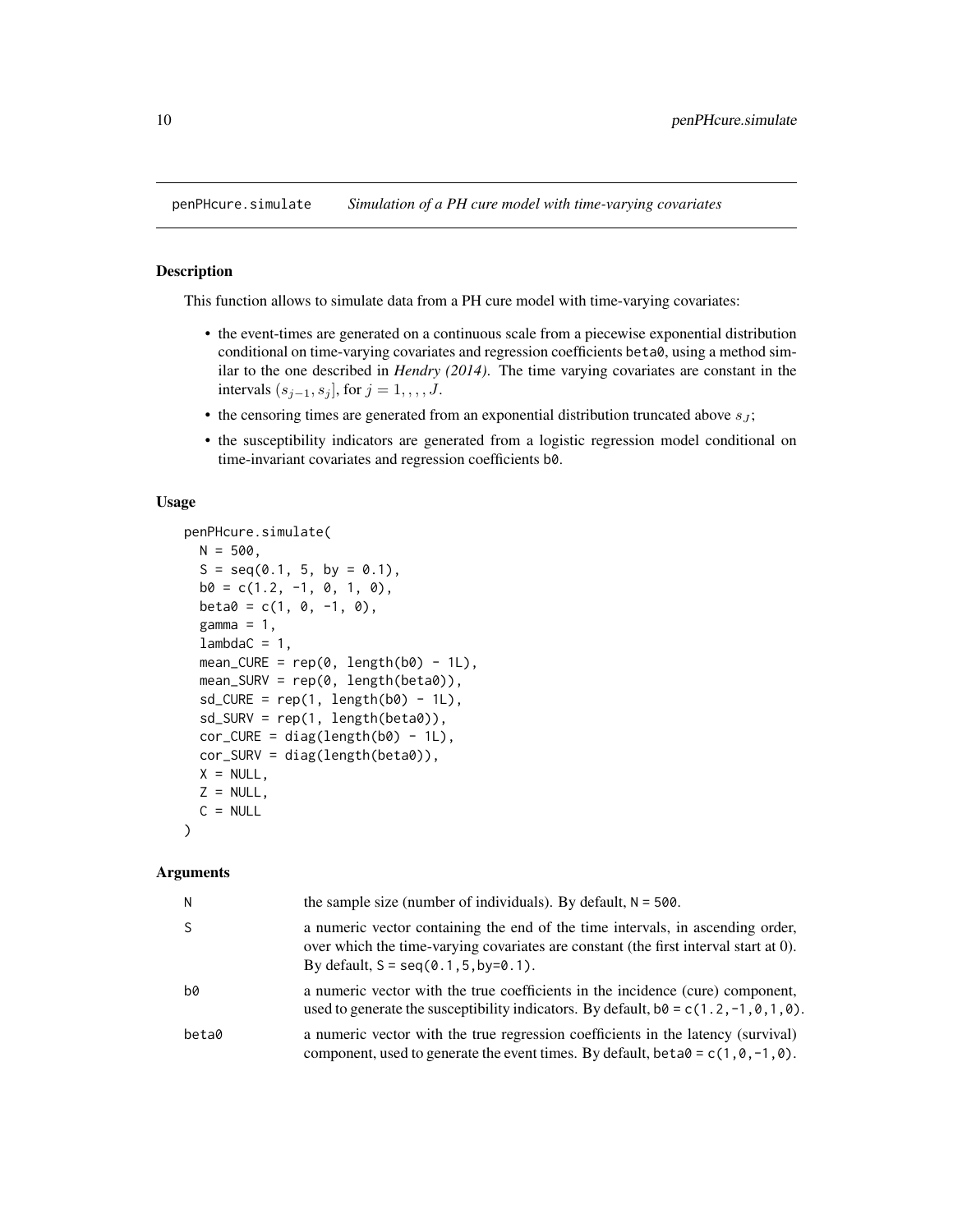| gamma     | a positive numeric value, parameter controlling the shape of the baseline hazard<br>function: $\lambda_0(t) = \gamma t^{\gamma - 1}$ . By default, gamma = 1.                |
|-----------|------------------------------------------------------------------------------------------------------------------------------------------------------------------------------|
| lambdaC   | a positive numeric value, parameter of the truncated exponential distribution<br>used to generate the censoring times. By default, lambdaC = 1.                              |
| mean_CURE | a numeric vector of means for the variables used to generate the susceptibility<br>indicators. By default, all zeros.                                                        |
| mean_SURV | a numeric vector of means for the variables used to generate the event-times. By<br>default, all zeros.                                                                      |
| sd_CURE   | a numeric vector of standard deviations for the variables used to generate the<br>susceptibility indicators. By default, all ones.                                           |
| sd_SURV   | a numeric vector of standard deviations for the variables used to generate the<br>event-times. By default, all ones.                                                         |
| cor_CURE  | the correlation matrix of the variables used to generate the susceptibility indica-<br>tors. By default, an identity matrix.                                                 |
| cor_SURV  | the correlation matrix of the variables used to generate the event-times. By<br>default, an identity matrix.                                                                 |
| X         | [optional] a matrix of time-invariant covariates used to generate the susceptibil-<br>ity indicators, with dimension $N$ by length( $b\theta$ )-1L. By default, $X = NULL$ . |
| Z         | [optional] an array of time-varying covariates used to generate the censoring<br>times, with dimension length(S) by length(beta) by N. By default, $Z = NULL$ .              |
| C         | [optional] a vector of censoring times with N elements. By default, C = NULL.                                                                                                |

# Details

By default, the time-varying covariates in the latency (survival) component are generated from a multivariate normal distribution with means mean\_SURV, standard deviations sd\_SURV and correlation matrix cor\_SURV. Otherwise, they can be provided by the user using the argument Z. In this case, the arguments mean\_SURV, sd\_SURV and cor\_SURV will be ignored.

By default, the time-invariant covariates in the incidence (cure) component are generated from a multivariate normal distribution with means mean\_CURE, standard deviations sd\_CURE and correlation matrix cor\_CURE. Otherwise, they can be provided by the user using the argument X. In this case, the arguments mean\_CURE, sd\_CURE and cor\_CURE will be ignored.

# Value

A data.frame with columns:

| unique ID number associated to each individual.                                                          |
|----------------------------------------------------------------------------------------------------------|
| start of the time interval.                                                                              |
| end of the time interval.                                                                                |
| event indicator, 1 if the event occurs or 0, otherwise.                                                  |
| one or more columns of covariates used to generate the survival times.                                   |
| one or more columns of covariates used to generate the susceptibility indicator<br>(constant over time). |
|                                                                                                          |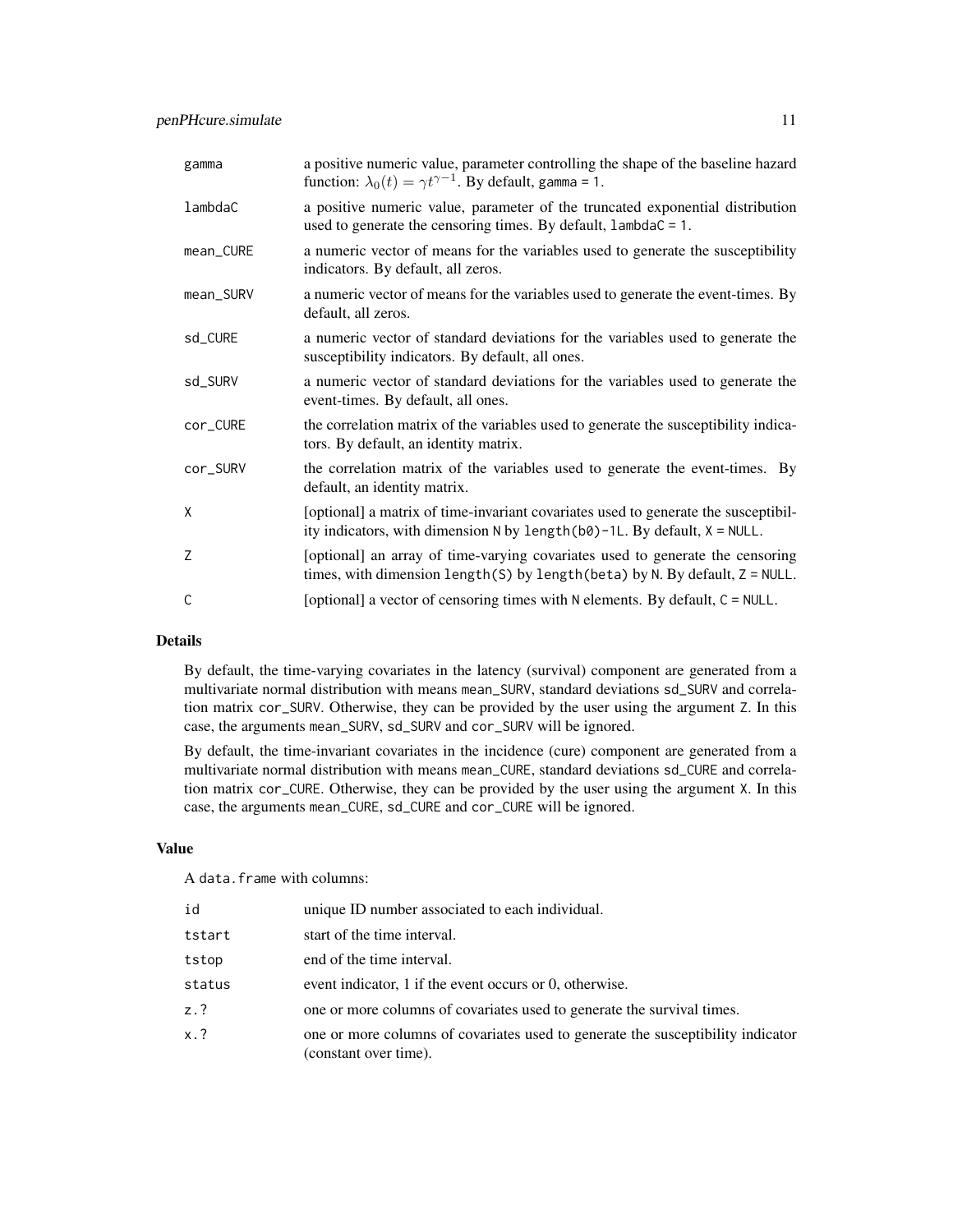In addition, it contains the following attributes:

| perc_cure | Percentage of individuals not susceptible to the event of interest. |
|-----------|---------------------------------------------------------------------|
| perc_cens | Percentage of censoring.                                            |

#### References

Hendry DJ (2014). "Data generation for the Cox proportional hazards model with time-dependent covariates: a method for medical researchers." *Statistics in Medicine*, 33(3), 436-454. doi: [10.1002/](https://doi.org/10.1002/sim.5945) [sim.5945.](https://doi.org/10.1002/sim.5945)

#### Examples

```
### Example 1:
### - event-times generated from a Cox's PH model with unit baseline hazard
### and time-varying covariates generated from independent standard normal
### distributions over the intervals (0, s_1], (s_1, s_2], ..., (s_1, s_1].
### - censoring times generated from an exponential distribution truncated
### above s_J.
### - covariates in the incidence (cure) component generated from independent
### standard normal distributions.
# Define the sample size
N < -250# Define the time intervals for the time-varying covariates
S \leq -\text{seq}(0.1, 5, \text{ by}=0.1)# Define the true regression coefficients (incidence and latency)
b0 \leq -c(1,-1,0,1,0)beta < -c(1, 0, -1, 0)# Define the parameter of the truncated exponential distribution (censoring)
lambdaC < -1.5# Simulate the data
data1 \leq penPHcure.simulate(N = N,S = S,
                            b0 = b0,
                            beta = beta0.
                            lambdaC = lambdaC)
### Example 2:
### Similar to the previous example, but with a baseline hazard function
### defined as lambda_0(t) = 3t^2.
# Define the sample size
N < -250# Define the time intervals for the time-varying covariates
S \leq -\text{seq}(0.1, 5, \text{ by}=0.1)# Define the true regression coefficients (incidence and latency)
b0 \leq c(1,-1,0,1,0)beta < -c(1, 0, -1, 0)# Define the parameter controlling the shape of the baseline hazard function
gamma <-3# Simulate the data
```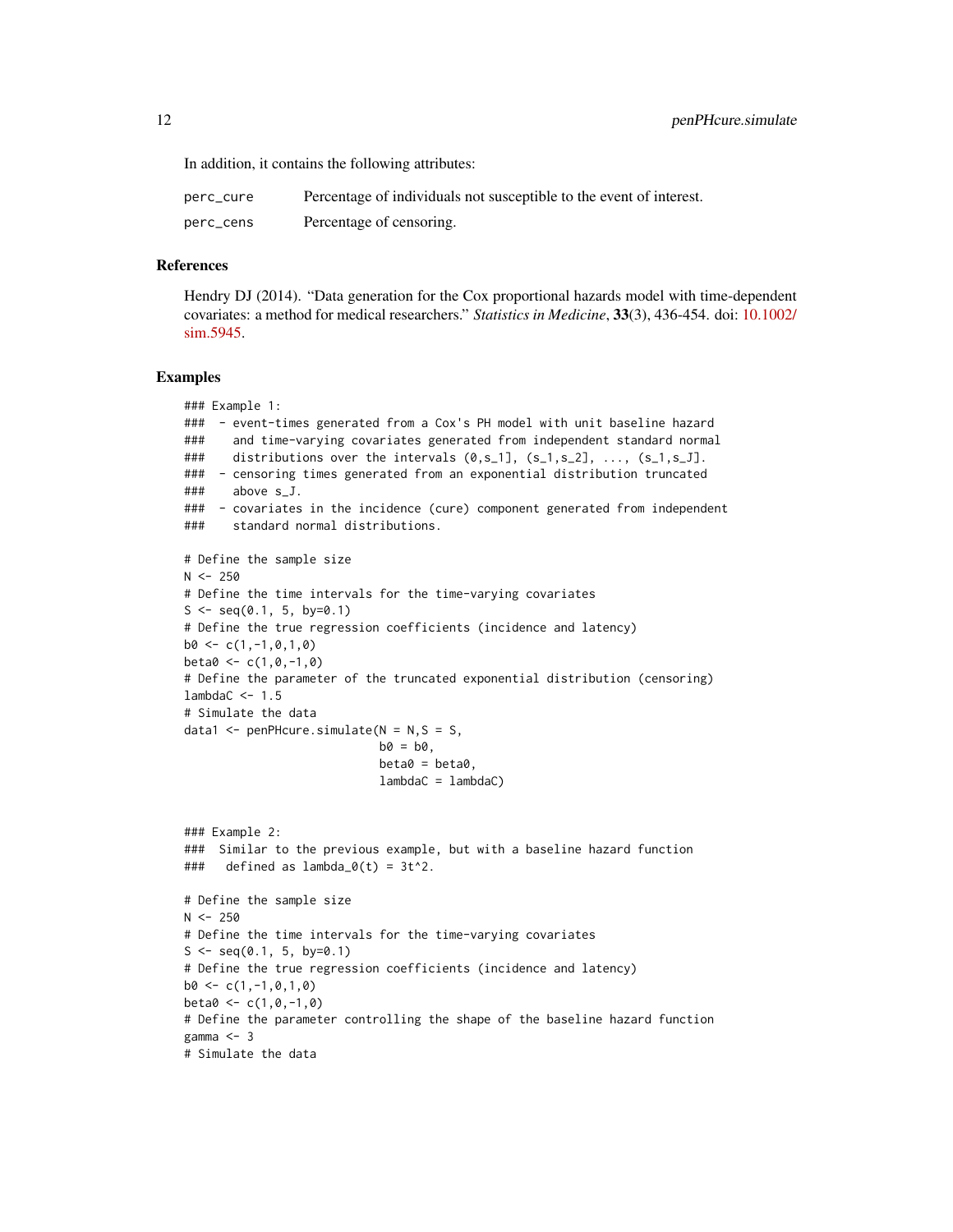data2 <- penPHcure.simulate( $N = N$ ,  $S = S$ ,

```
b0 = b0,
                             beta = beta0,
                             gamma = gamma)
### Example 3:
### Simulation with covariates in the cure and survival components generated
### from multivariate normal (MVN) distributions with specific means,
### standard deviations and correlation matrices.
# Define the sample size
N < -250# Define the time intervals for the time-varying covariates
S \leq -\text{seq}(0.1, 5, \text{ by}=0.1)# Define the true regression coefficients (incidence and latency)
b0 \leftarrow c(-1, -1, 0, 1, 0)beta < -c(1, 0, -1, 0)# Define the means of the MVN distribution (incidence and latency)
mean_CURE <- c(-1,0,1,2)
mean_SURV \leq c(2,1,0,-1)# Define the std. deviations of the MVN distribution (incidence and latency)
sd_CURE <- c(0.5,1.5,1,0.5)
sd_SURV \leq c(0.5, 1, 1.5, 0.5)# Define the correlation matrix of the MVN distribution (incidence and latency)
cor_CURE <- matrix(NA,4,4)
for (p in 1:4)
  for (q in 1:4)
    cor_CURE[p,q] \leftarrow 0.8^\land abs(p - q)cor_SURV <- matrix(NA,4,4)
for (p in 1:4)
  for (q in 1:4)
    cor\_SURV[p,q] \le 0.8^\circ abs(p - q)# Simulate the data
data3 <- penPHcure.simulate(N = N, S = S,
                             b0 = b0,
                             beta = beta0,
                             mean_CURE = mean_CURE,
                             mean_SURV = mean_SURV,
                             sd_CURE = sd_CURE,
                             sd_SURV = sd_SURV,
                             cor_CURE = cor_CURE,
                             cor_SURV = cor_SURV)
### Example 4:
### Simulation with covariates in the cure and survival components from a
### data generating process specified by the user.
# Define the sample size
N < -250# Define the time intervals for the time-varying covariates
S \leq -\text{seq}(0.1, 5, \text{ by}=0.1)
```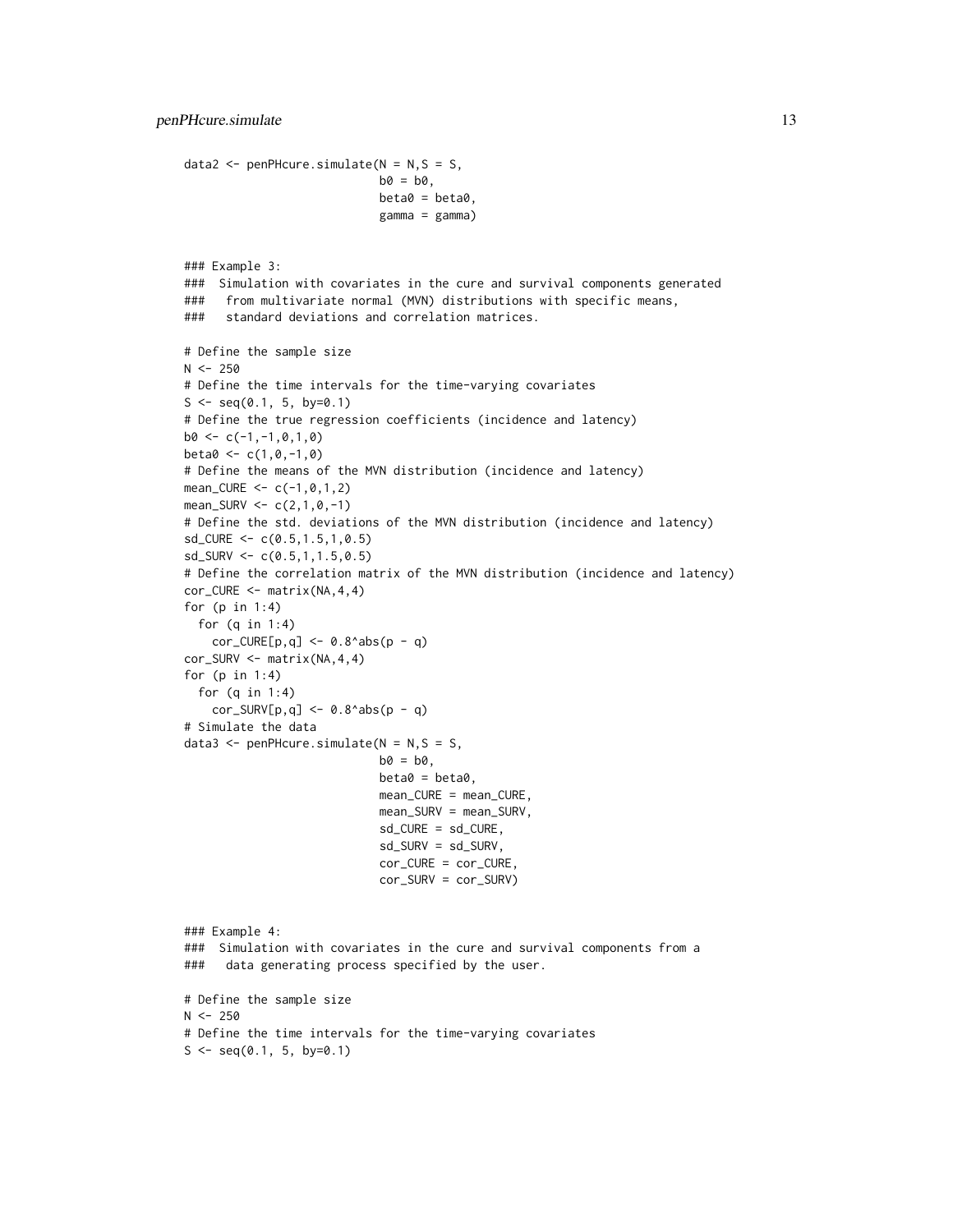```
# Define the true regression coefficients (incidence and latency)
b0 \leq c(1,-1,0,1,0)beta < -c(1, 0, -1, 0)# As an example, we simulate data with covariates following independent
# standard uniform distributions. But the user could provide random draws
# from any other distribution. Be careful!!! X should be a matrix of size
# N x length(b0) and Z an array of size length(S) x length(beta0) x N.
X <- matrix(runif(N*(length(b0)-1)),N,length(b0)-1)
Z <- array(runif(N*length(S)*length(beta0)),c(length(S),length(beta0),N))
data4 \leq penPHcure.simulate(N = N, S = S,
                            b0 = b0,
                            beta = beta0,
                            X = X,
                            Z = Z### Example 5:
### Simulation with censoring times from a data generating process
### specified by the user
# Define the sample size
N < -250# Define the time intervals for the time-varying covariates
S \leq -seq(0.1, 5, by=0.1)# Define the true regression coefficients (incidence and latency)
b0 \leq c(1,-1,0,1,0)beta < -c(1, 0, -1, 0)# As an example, we simulate data with censoring times following
# a standard uniform distribution between 0 and S_J.
# Be careful!!! C should be a numeric vector of length N.
C \le runif(N) *max(S)
data5 <- penPHcure.simulate(N = N, S = S,
                            b0 = b0,
                            beta = beta0,
                            C = C
```
<span id="page-13-1"></span>PHcure.object *Standard PH cure model object*

#### **Description**

This class of objects is returned by the function [penPHcure](#page-3-1) when is called with the argument pen.type = "none". Objects of this class have methods for the functions summary and predict.

#### Arguments

b a numeric vector with the estimated regression coefficients in the cure (incidence) component.

<span id="page-13-0"></span>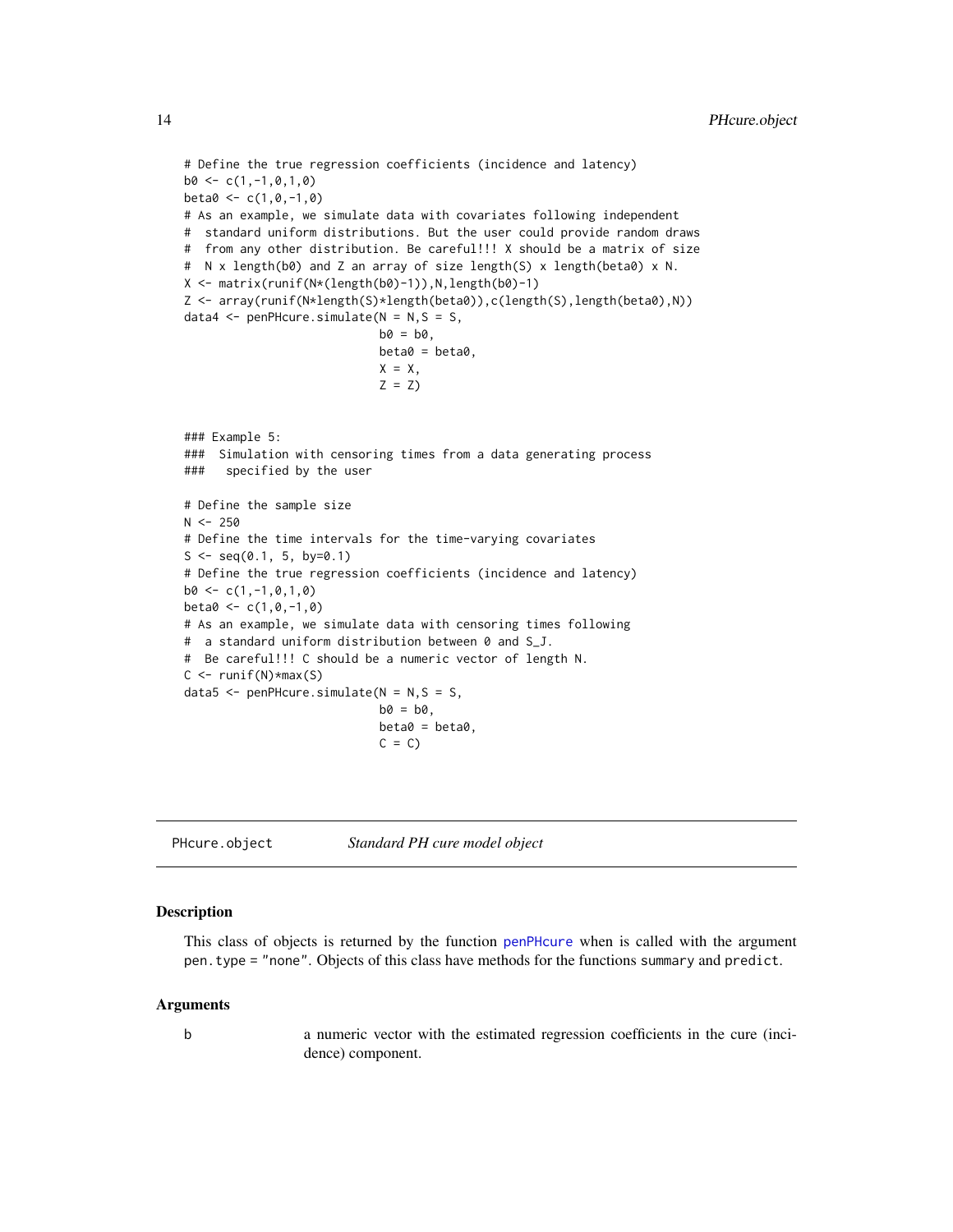<span id="page-14-0"></span>

| beta      | a numeric vector with the true estimated regression coefficients in the survival<br>(latency) component.                                                                                                                                                                                                                                                                           |
|-----------|------------------------------------------------------------------------------------------------------------------------------------------------------------------------------------------------------------------------------------------------------------------------------------------------------------------------------------------------------------------------------------|
| cumhaz    | a numeric vector with the estimated cumulative baseline hazard function at the<br>unique event times (reported in the "names" attribute).                                                                                                                                                                                                                                          |
| logL      | the value of the log-likelihood for the estimated model.                                                                                                                                                                                                                                                                                                                           |
| converged | an integer to indicate if the Expectation-Maximization (EM) algorithm con-<br>verged. The possible values are: 1 if it converged, -1 if it exceeded the maxi-<br>mum number of iterations or $-2$ if it stopped due to non-finite elements in the<br>regression coefficients.                                                                                                      |
| iter      | the maximum number of iteration before the convergence of the Expectation-<br>Maximization (EM) algorithm.                                                                                                                                                                                                                                                                         |
| N         | the sample size (number of individuals).                                                                                                                                                                                                                                                                                                                                           |
| K         | the number of unique failure times.                                                                                                                                                                                                                                                                                                                                                |
| isTies    | logical value: TRUE in case of tied event times.                                                                                                                                                                                                                                                                                                                                   |
| censoring | the proportion of censored individuals.                                                                                                                                                                                                                                                                                                                                            |
| which.X   | character string indicating the method used to transform the covariates included<br>in the incidence (cure) component from time-varying to time-invariant. See<br>penPHcure for more details.                                                                                                                                                                                      |
| survform  | a formula object with all variables involved in the latency (survival) component<br>of the model.                                                                                                                                                                                                                                                                                  |
| cureform  | a formula object with all variables involved in the incidence (survival) compo-<br>nent of the model.                                                                                                                                                                                                                                                                              |
| inference | [optional] a list with elements named bs, betas and nboot. The elements bs and<br>betas are matrices containing on each row the estimated regression coefficients<br>in the incidence and latency components, respectively, for each of the nboot<br>bootstrap resamples. This object is returned only if the function penPHcure was<br>called with the argument inference = TRUE. |
| call      | object of class call, with all the specified arguments.                                                                                                                                                                                                                                                                                                                            |

# See Also

[penPHcure](#page-3-1)

predict.penPHcure *Predict method for penPHcure.object*

# Description

Compute probabilities to be susceptible and survival probabilities (conditional on being susceptible) for a model fitted by [penPHcure](#page-3-1) with the argument pen.type = "SCAD" | "LASSO".

#### Usage

```
## S3 method for class 'penPHcure'
predict(object, newdata, crit.type=c("BIC","AIC"), X = NULL,...)
```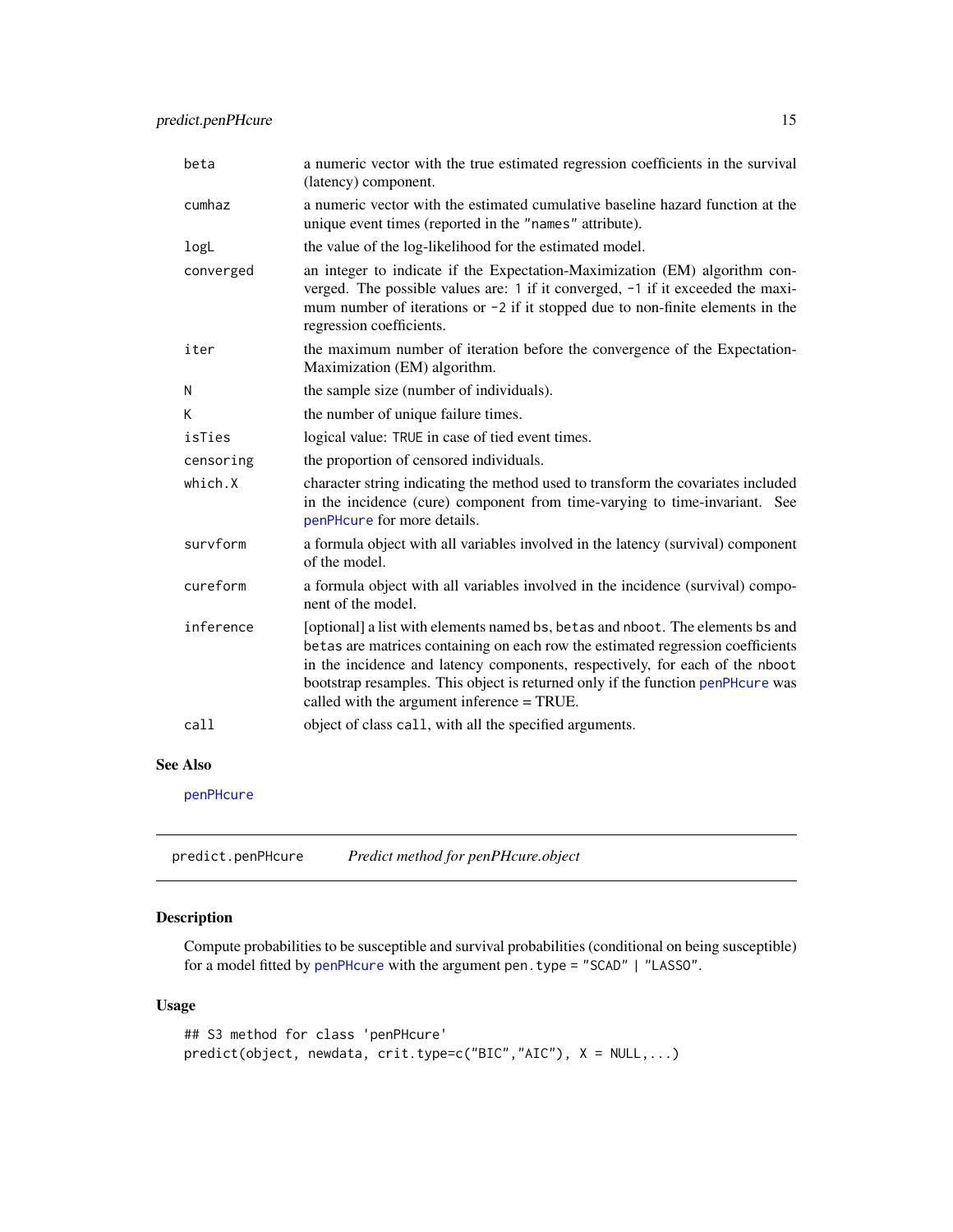#### <span id="page-15-0"></span>Arguments

| object    | an object of class PH cure object.                                                                                                        |
|-----------|-------------------------------------------------------------------------------------------------------------------------------------------|
| newdata   | a data. frame in counting process format.                                                                                                 |
| crit.type | a character string indicating the criterion used to select the tuning parameters,<br>either "AIC" or "BIC". By default crit.type = "BIC". |
| X         | [optional] a matrix of time-invariant covariates.                                                                                         |
| $\cdots$  | ellipsis to pass extra arguments.                                                                                                         |
|           |                                                                                                                                           |

#### Details

If the model selected by means of the BIC criterion differs from the one selected by the AIC criterion, with the argument crit.type it is possible to specify which model to use for the calculation of the probabilities.

If argument X was not supplied in the call to the [penPHcure](#page-3-1) function, the probabilities to be susceptible are computed using the covariates retrieved using the same which.X method as in the [penPHcure](#page-3-1) function call.

### Value

An object of class predict.penPHcure, a list including the following elements:

CURE a numeric vector containing the probabilities to be susceptible to the event of interest:

$$
P(Y_i = 1 | x_i) = \frac{e^{\mathbf{x}'_i \hat{\mathbf{b}}}}{1 + e^{\mathbf{x}'_i \hat{\mathbf{b}}}}
$$

,

where  $x_i$  is a vector of time-invariant covariates and  $\hat{b}$  is a vector of estimated coefficients.

SURV a numeric vector containing the survival probabilities (conditional on being susceptible to the event of interest):

$$
S(t_i|Y_i=1,\bar{\mathbf{z}}_i(t))=\exp\left(-\sum_{j=1}^K(t_{(j-1)}-t_{(j)})\hat{\lambda}_{0j}I(t_{(j)}\leq t_i)e^{\mathbf{z}_i(t_{(j)})\hat{\boldsymbol{\beta}}}\right),
$$

where  $t_{(1)} < t_{(2)} < ... < t_{(K)}$  denotes the K ordered event-times,  $z_i(t)$  is a vector of time-varying covariates,  $\hat{\beta}$  is a vector of estimated coefficients and  $\hat{\lambda}_{0j}$ is the estimated baseline hazard function (constant in the interval  $(t_{(j-1)}, t_{(j)}])$ .

### Examples

```
# Generate some data (for more details type ?penPHcure.simulate in your console)
set.seed(12) # For reproducibility
data <- penPHcure.simulate(N=250)
```
### Tune penalized cure model with SCAD penalties # First define the grid of possible values for the tuning parameters.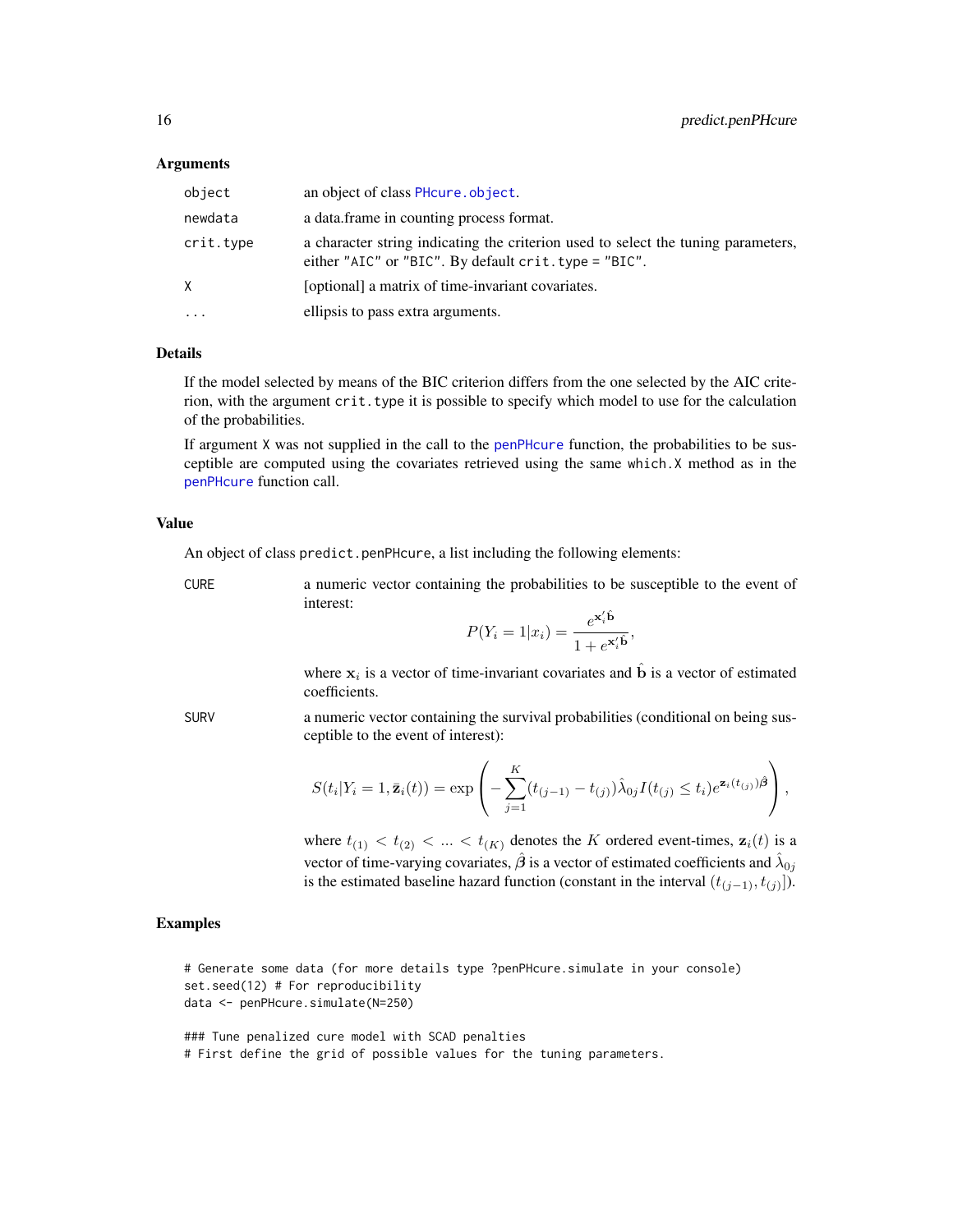```
pen.tuneGrid <- list(CURE = list(lambda = c(0.01,0.03,0.05,0.07,0.09),
                                 a = 3.7,
                     SURV = list(lambda = c(0.01, 0.03, 0.05, 0.07, 0.09),a = 3.7)# Tune the penalty parameters.
tuneSCAD <- penPHcure(Surv(time = tstart,time2 = tstop,
                           event = status) \sim z.1 + z.2 + z.3 + z.4,
                      cureform = \sim x.1 + x.2 + x.3 + x.4,
                      data = data,pen.type = "SCAD",
                      pen.tuneGrid = pen.tuneGrid,
                      print.details = FALSE)
# Use the predict method to obtain the probabilities for the selected model.
# By default, the model is the one selected on the basis of the BIC criterion.
pred.tuneSCAD.BIC <- predict(tuneSCAD,data)
# Otherwise, to return the probabilities for the model selected on the basis
# of the AIC criterion, the user can set argument crit.type = "AIC":
pred.tuneSCAD.AIC <- predict(tuneSCAD,data,crit.type="AIC")
# Use the predict method to make prediction for new observations.
# For example, two individuals censored at time 0.5 and 1.2, respectively,
# and all cavariates equal to 1.
newdata <- data.frame(tstart=c(0,0),tstop=c(0.5,1.2),status=c(0,0),
                      z.1=c(1,1),z.2=c(1,1),z.3=c(1,1),z.4=c(1,1),
                      x.1=c(1,1),x.2=c(1,1),x.3=c(1,1),x.4=c(1,1))
pred.tuneSCAD.newdata.BIC <- predict(tuneSCAD,newdata)
pred.tuneSCAD.newdata.AIC <- predict(tuneSCAD,newdata,crit.type="AIC")
# The probabilities to be susceptible for the BIC selected model are:
pred.tuneSCAD.newdata.BIC$CURE
# [1] 0.6456631 0.6456631
# The probabilities to be susceptible for the AIC selected model are:
pred.tuneSCAD.newdata.BIC$CURE
# [1] 0.6456631 0.6456631
# The survival probabilities (conditional on being susceptible) for the BIC
# selected model are:
pred.tuneSCAD.newdata.BIC$SURV
# [1] 0.5624514 0.1335912
# The survival probabilities (conditional on being susceptible) for the AIC
# selected model are:
pred.tuneSCAD.newdata.AIC$SURV
# [1] 0.5624514 0.1335912
```
predict.PHcure *Predict method for PHcure.object*

#### **Description**

Compute probabilities to be susceptible and survival probabilities (conditional on being susceptible) for a model fitted by [penPHcure](#page-3-1) with the argument pen. type = "none".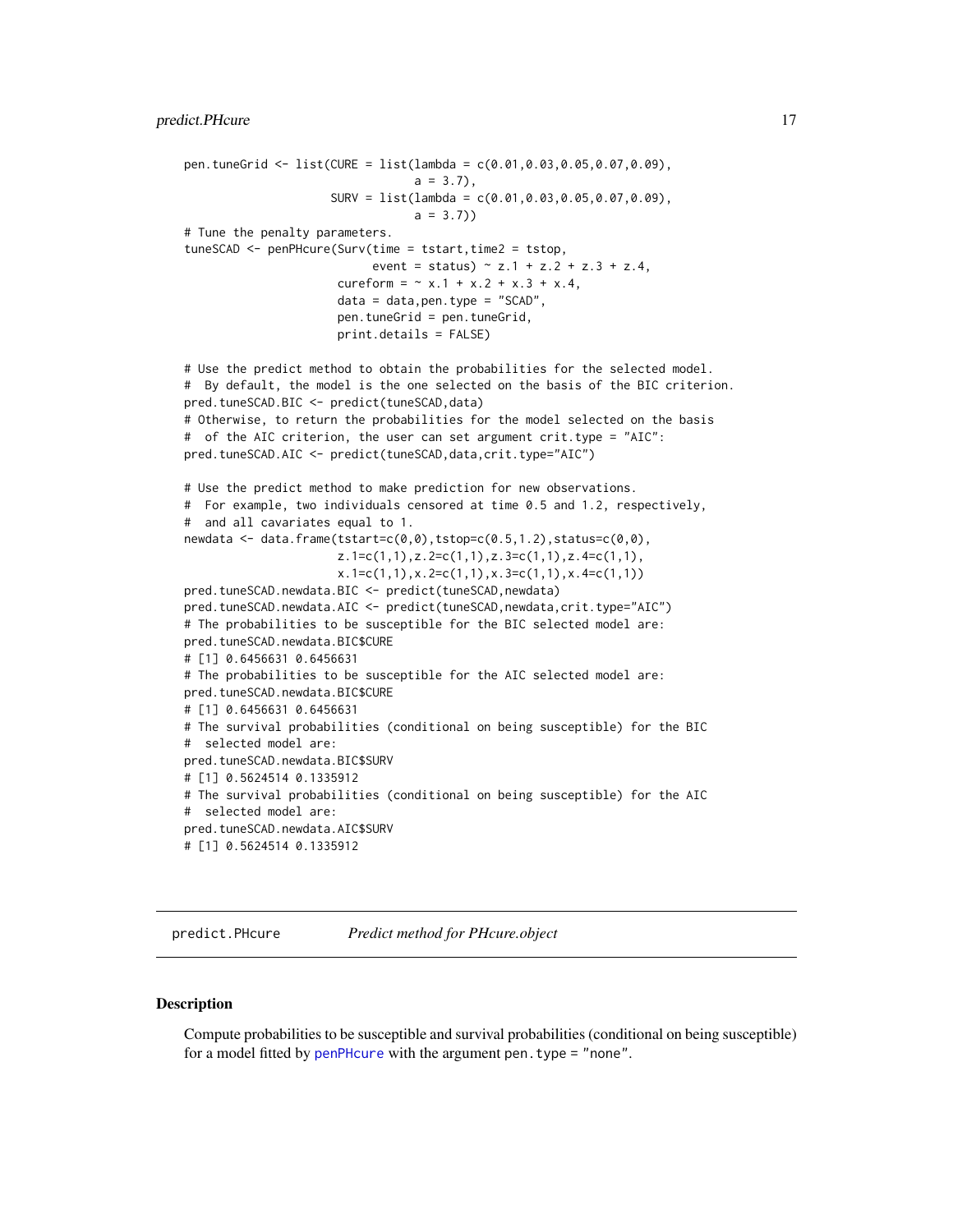#### Usage

```
## S3 method for class 'PHcure'
predict(object, new data, X = NULL, ...)
```
#### Arguments

| object    | an object of class PH cure object.                                                                                                                 |
|-----------|----------------------------------------------------------------------------------------------------------------------------------------------------|
| newdata   | a data.frame in counting process format.                                                                                                           |
| X.        | [optional] a matrix of time-invariant covariates. It is not required, unless argu-<br>ment X was supplied in the call to the penPH curve function. |
| $\ddotsc$ | ellipsis to pass extra arguments.                                                                                                                  |

#### Details

If argument X was not supplied in the call to the [penPHcure](#page-3-1) function, the probabilities to be susceptible are computed using the covariates retrieved using the same which.X method as in the [penPHcure](#page-3-1) function call.

#### Value

An object of class predict.PHcure, a list including the following elements:

CURE a numeric vector containing the probabilities to be susceptible to the event of interest:

$$
P(Y_i = 1 | x_i) = \frac{e^{\mathbf{x}'_i \hat{\mathbf{b}}}}{1 + e^{\mathbf{x}'_i \hat{\mathbf{b}}}}
$$

,

where  $x_i$  is a vector of time-invariant covariates and  $\hat{b}$  is a vector of estimated coefficients.

SURV a numeric vector containing the survival probabilities (conditional on being susceptible to the event of interest):

$$
S(t_i|Y_i=1,\bar{\mathbf{z}}_i(t))=\exp\left(-\sum_{j=1}^K(t_{(j-1)}-t_{(j)})\hat{\lambda}_{0j}I(t_{(j)}\leq t_i)e^{\mathbf{z}_i(t_{(j)})\hat{\boldsymbol{\beta}}}\right),
$$

where  $t_{(1)} < t_{(2)} < ... < t_{(K)}$  denotes the K ordered event-times,  $z_i(t)$  is a vector of time-varying covariates,  $\hat{\boldsymbol{\beta}}$  is a vector of estimated coefficients and  $\hat{\lambda}_{0j}$ is the estimated baseline hazard function (constant in the interval  $(t_{(j-1)}, t_{(j)}]$ ).

### Examples

# Generate some data (for more details type ?penPHcure.simulate in your console) set.seed(12) # For reproducibility data <- penPHcure.simulate(N=250)

# Fit standard cure model (without inference) fit <- penPHcure(Surv(time = tstart,time2 = tstop, event = status)  $\sim$  z.1 + z.2 + z.3 + z.4,

<span id="page-17-0"></span>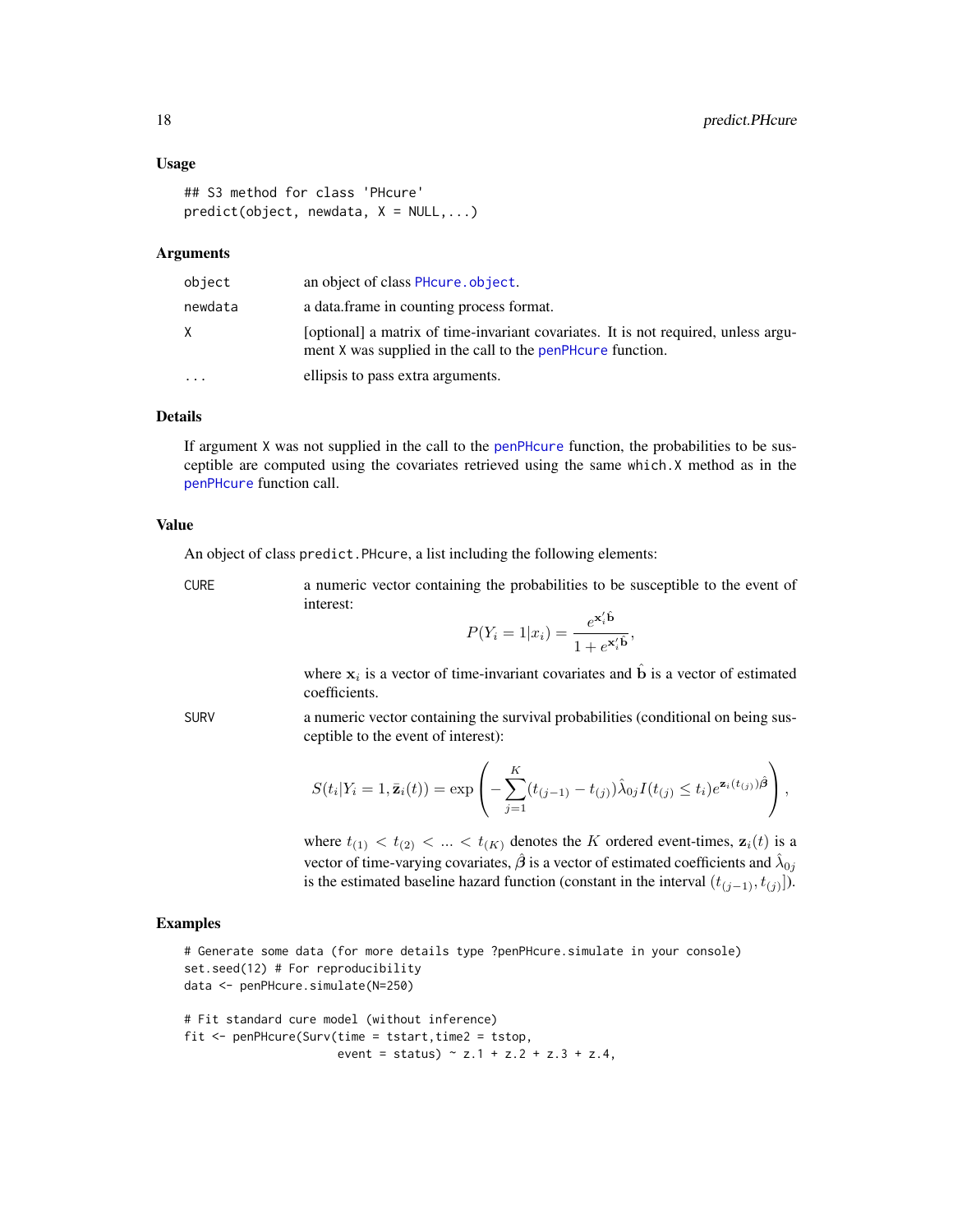```
cureform = \sim x.1 + x.2 + x.3 + x.4, data = data)
# Use the predict method to obtain the probabilities for the fitted model
pred.fit <- predict(fit,data)
# Use the predict method to make prediction for new observations.
# For example, two individuals censored at time 0.5 and 1.2, respectively,
# and all cavariates equal to 1.
newdata <- data.frame(tstart=c(0,0),tstop=c(0.5,1.2),status=c(0,0),
                       z \cdot 1 = c(1,1), z \cdot 2 = c(1,1), z \cdot 3 = c(1,1), z \cdot 4 = c(1,1),x.1=c(1,1),x.2=c(1,1),x.3=c(1,1),x.4=c(1,1))
pred.fit.newdata <- predict(fit,newdata)
# The probabilities to be susceptible are:
pred.fit.newdata$CURE
# [1] 0.6761677 0.6761677
# The survival probabilities (conditional on being susceptible) are:
pred.fit.newdata$SURV
# [1] 0.5591570 0.1379086
```
summary.penPHcure *Summary method for penPHcure.object*

#### Description

Produces a summary of a fitted penalized PH cure model, after selection of the tuning parameters, based on AIC or BIC criteria.

#### Usage

```
## S3 method for class 'penPHcure'
summary(object,crit.type=c("BIC","AIC"),...)
```
#### Arguments

| object    | an object of class penPHcure.object.                                                                                                         |
|-----------|----------------------------------------------------------------------------------------------------------------------------------------------|
| crit.tvpe | a character string indicating the criterion used to select the tuning parameters,<br>either "AIC" or "BIC". By default $crit.$ type = "BIC". |
| $\ddotsc$ | ellipsis to pass extra arguments.                                                                                                            |

#### Value

An object of class summary.penPHcure, a list including the following elements:

| N         | the sample size (number of individuals). |
|-----------|------------------------------------------|
| censoring | the proportion of censored individuals.  |
| К         | the number of unique failure times.      |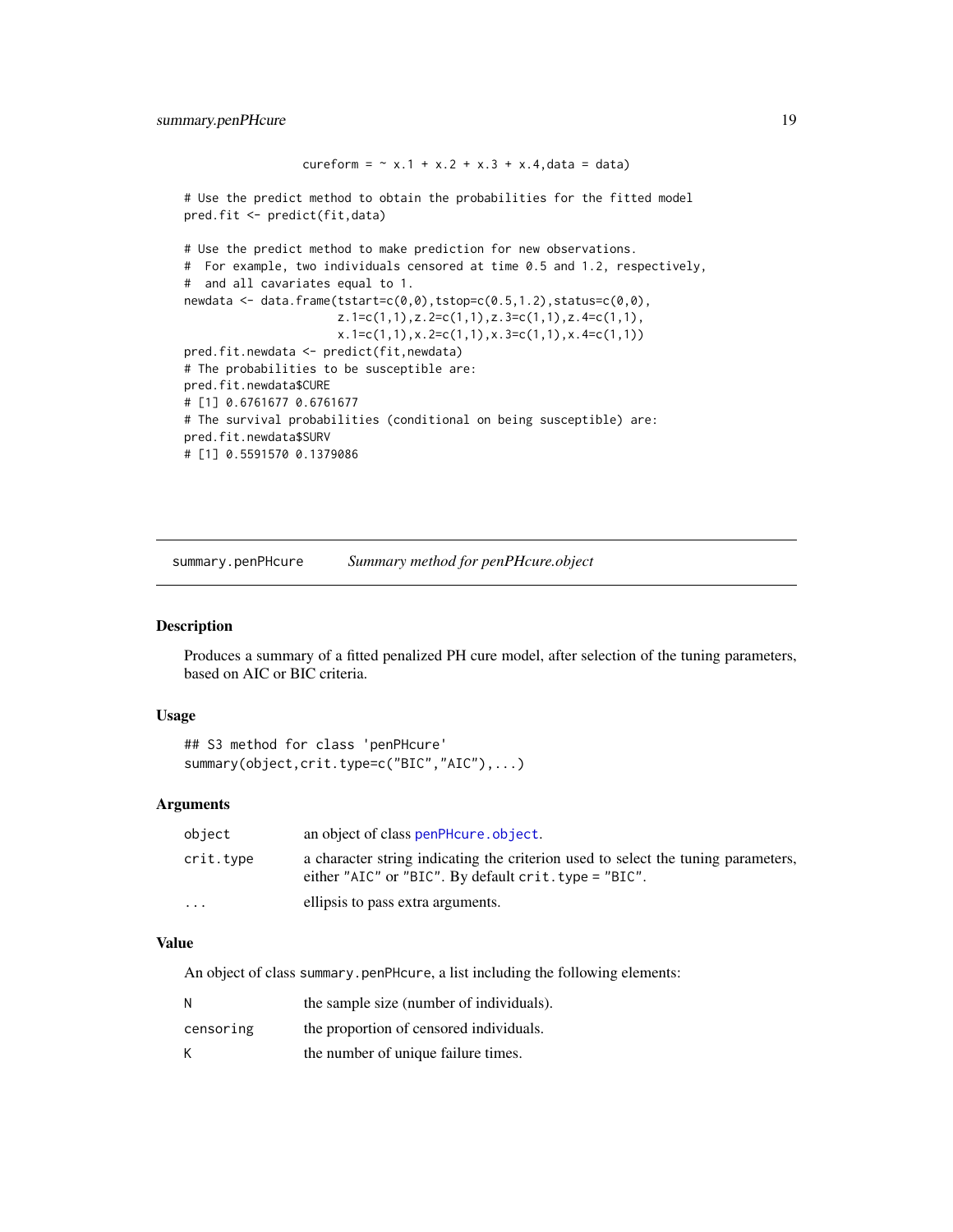<span id="page-19-0"></span>

| isTies      | logical value: TRUE in case of tied event times.                                                                                                                                                                                                                                     |
|-------------|--------------------------------------------------------------------------------------------------------------------------------------------------------------------------------------------------------------------------------------------------------------------------------------|
| pen.type    | a character string indicating the type of penalty used, either "SCAD" or "LASSO".                                                                                                                                                                                                    |
| crit.type   | a character string indicating the criterion used to select tuning parameters, either<br>"AIC" or "BIC". By default crit. type = "BIC".                                                                                                                                               |
| tune_params | a list with elements named CURE and SURV containing the selected tuning param-<br>eters, which minimize the AIC/BIC criterion.                                                                                                                                                       |
| crit        | value of the minimized AIC/BIC criterion.                                                                                                                                                                                                                                            |
| <b>CURE</b> | a matrix where in the first column the estimated regression coefficients in the<br>cure (incidence) component are provided. If the argument inference (in the<br>penPHcure function) was set equal to TRUE, two additional columns for the con-<br>fidence intervals are provided.   |
| SURV        | a matrix where in the first column the estimated regression coefficients in the<br>survival (latency) component are provided. If the argument inference (in the<br>penPHcure function) was set equal to TRUE, two additional columns for the con-<br>fidence intervals are provided. |

# Examples

```
# Generate some data (for more details type ?penPHcure.simulate in your console)
set.seed(12) # For reproducibility
data <- penPHcure.simulate(N=250)
```

```
### Tune penalized cure model with SCAD penalties
# First define the grid of possible values for the tuning parameters.
pen.tuneGrid <- list(CURE = list(lambda = c(0.01, 0.03, 0.05, 0.07, 0.09),
                                a = 3.7.
                    SURV = list(lambda = c(0.01, 0.03, 0.05, 0.07, 0.09),a = 3.7)# Tune the penalty parameters.
tuneSCAD <- penPHcure(Surv(time = tstart,time2 = tstop,
                          event = status) \sim z.1 + z.2 + z.3 + z.4,
                     cureform = \sim x.1 + x.2 + x.3 + x.4,
                     data = data,pen.type = "SCAD",
                     pen.tuneGrid = pen.tuneGrid,
                     print.details = FALSE)
# Use the summary method to see the results
summary(tuneSCAD)
#
# ------------------------------------------------------
# +++ PH cure model with time-varying covariates +++
# +++ [ Variable selection ] +++
# ------------------------------------------------------
# Sample size: 250
# Censoring proportion: 0.5
# Number of unique event times: 125
# Tied failure times: FALSE
# Penalty type: SCAD
# Selection criterion: BIC
#
# ------------------------------------------------------
```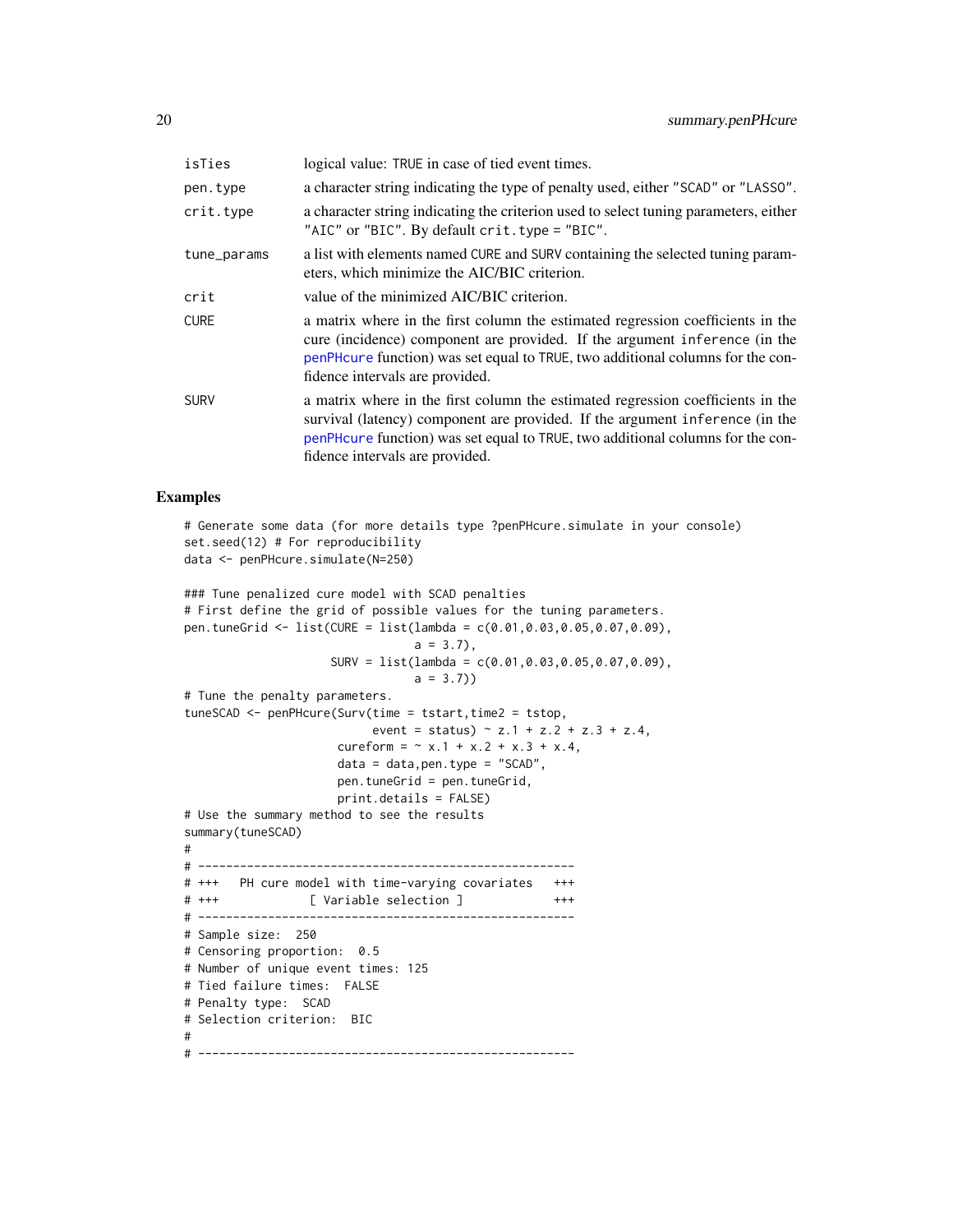```
# +++ Tuning parameters +++
# ------------------------------------------------------
# Cure (incidence) --- lambda: 0.07
# a: 3.7
#
# Survival (latency) - lambda: 0.07
# a: 3.7
#
\# BIC = -118.9359
#
# ------------------------------------------------------
# +++ Cure (incidence) +++
# +++ [ Coefficients of selected covariates ] +++
# ------------------------------------------------------
# Estimate
# (Intercept) 0.872374
# x.1 -0.958260# x.3 0.685916
#
# ------------------------------------------------------
# +++ Survival (latency) +++
# +++ [ Coefficients of selected covariates ] +++
# ------------------------------------------------------
# Estimate
# z.1 0.991754
# z.3 -1.008180
# By default, the summary method for the penPHcure.object returns the selected
# variables based on the BIC criterion. For AIC, the user can set the
# argument crit.type equal to "AIC".
summary(tuneSCAD,crit.type = "AIC")
#
# ------------------------------------------------------
# +++ PH cure model with time-varying covariates +++
# +++ [ Variable selection ] +++
# ------------------------------------------------------
# Sample size: 250
# Censoring proportion: 0.5
# Number of unique event times: 125
# Tied failure times: FALSE
# Penalty type: SCAD
# Selection criterion: AIC
#
# ------------------------------------------------------
# +++ Tuning parameters +++
# ------------------------------------------------------
# Cure (incidence) --- lambda: 0.07
# a: 3.7
#
# Survival (latency) - lambda: 0.07
# a: 3.7
#
# AIC = -136.5432
```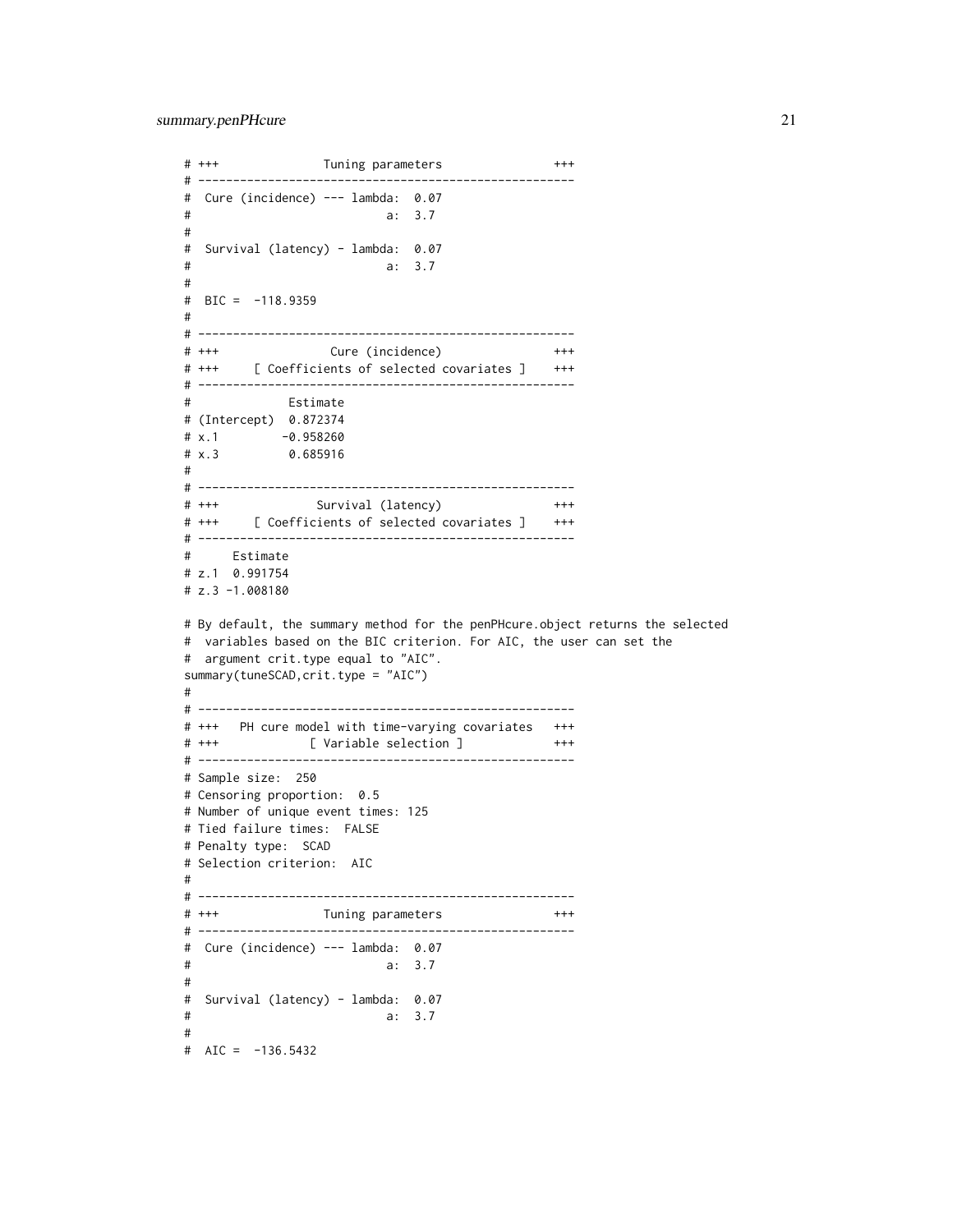```
#
# ------------------------------------------------------
# +++ Cure (incidence) +++
# +++ [ Coefficients of selected covariates ] +++
# ------------------------------------------------------
# Estimate
# (Intercept) 0.872374
# x.1 -0.958260
# x.3 0.685916
#
# ------------------------------------------------------
# +++ Survival (latency) +++
# +++ [ Coefficients of selected covariates ] +++
# ------------------------------------------------------
# Estimate
# z.1 0.991754
# z.3 -1.008180
```
summary.PHcure *Summary method for PHcure.object*

# Description

Produces a summary of a fitted PH cure model

#### Usage

```
## S3 method for class 'PHcure'
summary(object, conf.int = c("basic","percentile"), conf.int.level = 0.95,...)
```
# Arguments

| object   | an object of class PH cure object.                                                                                                                 |
|----------|----------------------------------------------------------------------------------------------------------------------------------------------------|
| conf.int | a character string indicating the method to compute bootstrapped confidence<br>intervals: "percentile" or "basic". By default conf. int = "basic". |
|          | conf.int.level confidence level. By default conf.int.level = 0.95.                                                                                 |
| .        | ellipsis to pass extra arguments.                                                                                                                  |

#### Value

An object of class summary.PHcure, a list including the following elements:

| N         | the sample size (number of individuals).                    |
|-----------|-------------------------------------------------------------|
| censoring | the proportion of censored individuals.                     |
| K.        | the number of unique failure times.                         |
| isTies    | a logical value, equal to TRUE in case of tied event times. |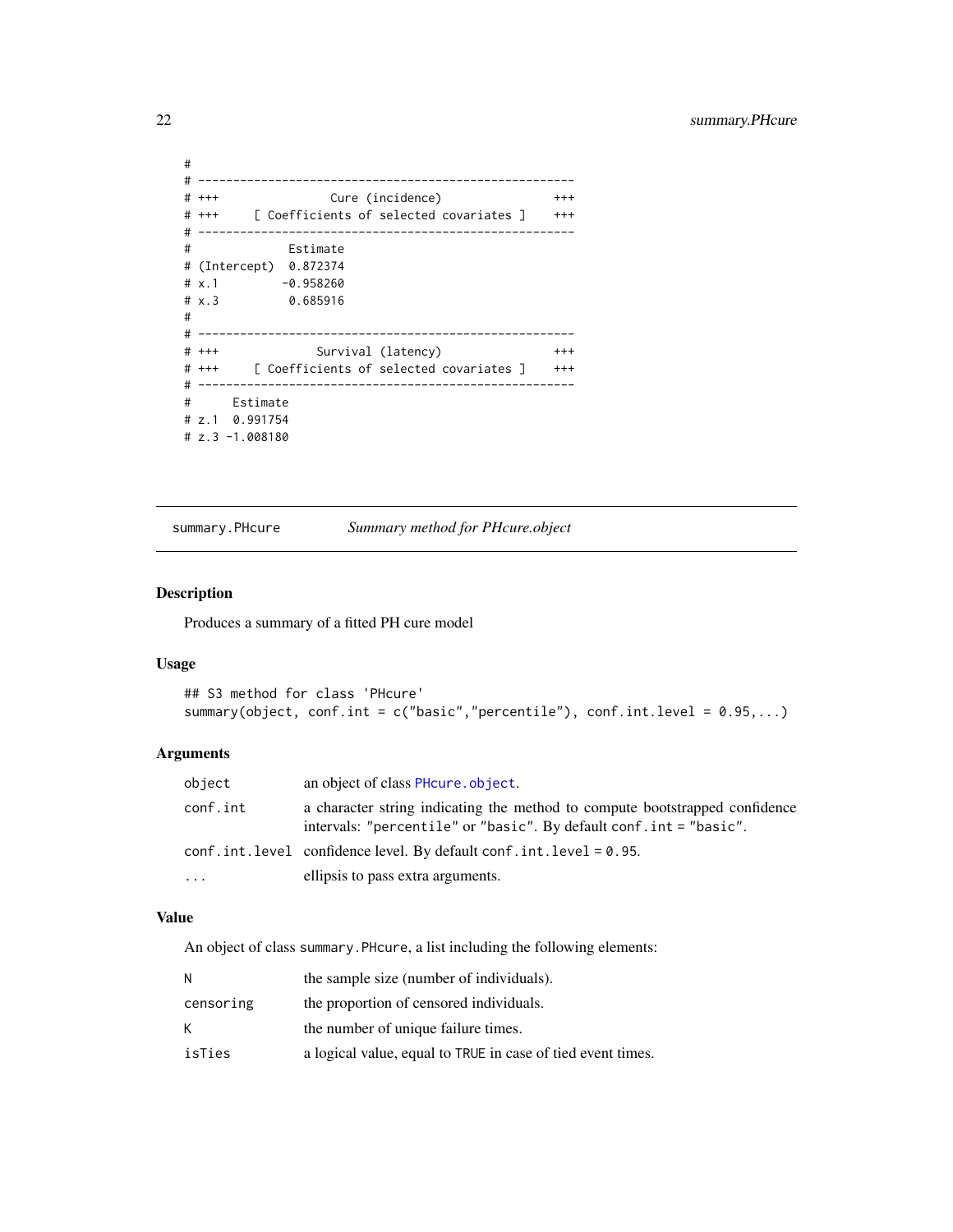<span id="page-22-0"></span>

| conf.int    | a character string indicating the method used to compute the bootstrapped con-<br>fidence intervals: "percentile", "basic" or "no". The latter is returned when<br>the penPH cure function was called with the argument inference = FALSE.                               |
|-------------|--------------------------------------------------------------------------------------------------------------------------------------------------------------------------------------------------------------------------------------------------------------------------|
|             | conf.int.level confidence level used to compute the bootstrapped confidence intervals.                                                                                                                                                                                   |
| nboot       | the number of bootstrap resamples for the construction of the confidence inter-<br>vals.                                                                                                                                                                                 |
| logL        | the value of the log-likelihood for the estimated model.                                                                                                                                                                                                                 |
| <b>CURE</b> | a matrix with one column containing the estimated regression coefficients in the<br>incidence (cure) component. In case the function penPHcure was called with<br>the argument inference = TRUE, two additional columns for the confidence in-<br>tervals are provided.  |
| <b>SURV</b> | a matrix where in the first column the estimated regression coefficients in the<br>latency (survival) component. In case the function penPHcure was called with<br>the argument inference = TRUE, two additional columns for the confidence in-<br>tervals are provided. |

# Examples

```
# For reproducibility
set.seed(12)
# If you use R v3.6 or greater, uncomment the following line
# RNGkind(sample.kind="Rounding")
# Generate some data (for more details type ?penPHcure.simulate in your console)
data <- penPHcure.simulate(N=250)
# Fit standard cure model (without inference)
fit <- penPHcure(Surv(time = tstart,time2 = tstop,
                     event = status) \sim z.1 + z.2 + z.3 + z.4,
                cureform = \sim x.1 + x.2 + x.3 + x.4, data = data)
# Use the summary method to see the results
summary(fit)
#
# ------------------------------------------------------
# +++ PH cure model with time-varying covariates +++
# ------------------------------------------------------
# Sample size: 250
# Censoring proportion: 0.5
# Number of unique event times: 125
# Tied failure times: FALSE
#
# log-likelihood: 74.11
#
# ------------------------------------------------------
# +++ Cure (incidence) coefficients +++
# ------------------------------------------------------
# Estimate
# (Intercept) 0.889668
# x.1 -0.972653
```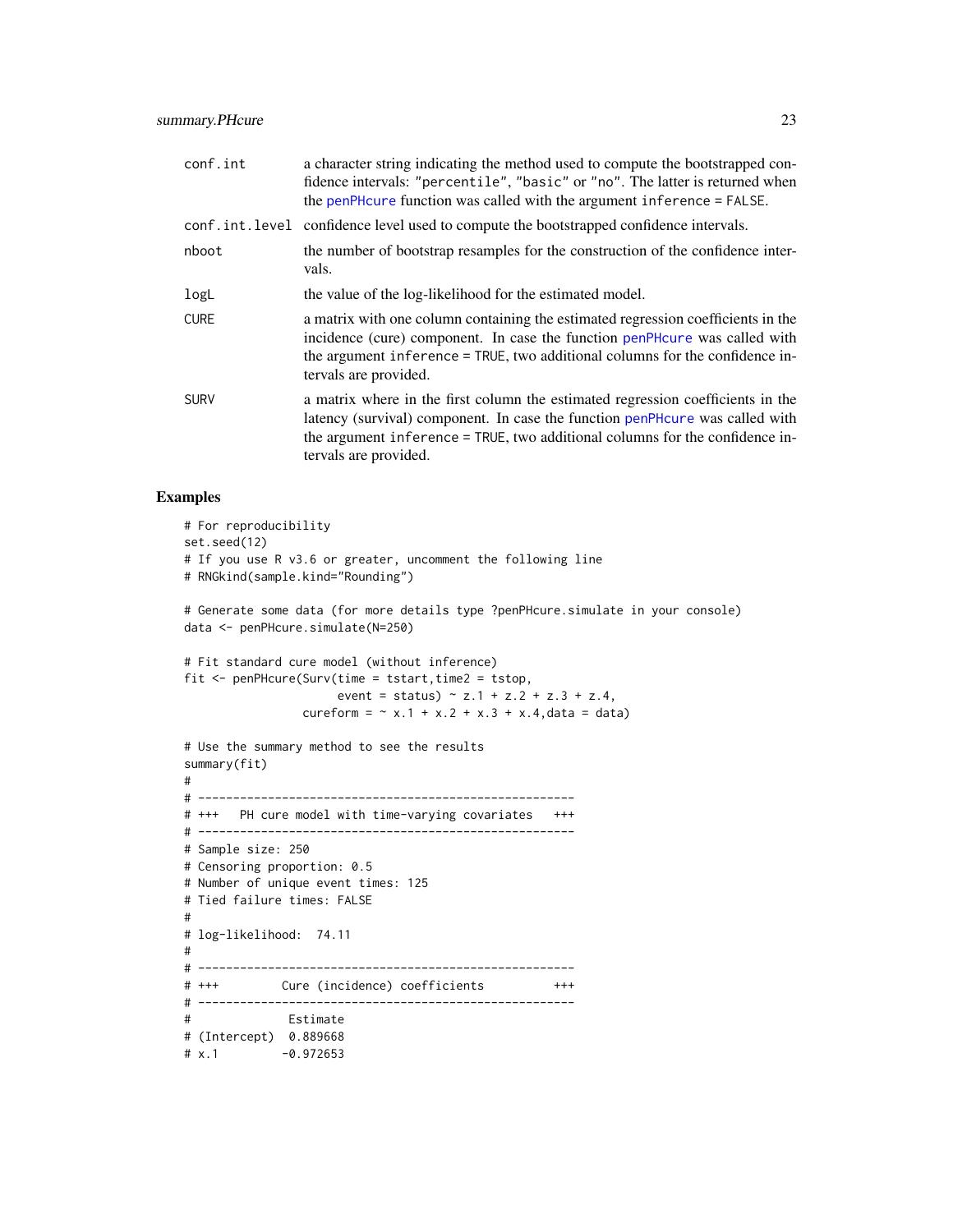```
# x.2 -0.051580# x.3 0.714611
# x.4 0.156169
#
# ------------------------------------------------------
# +++ Survival (latency) coefficients +++
# ------------------------------------------------------
# Estimate
# z.1 0.996444
# z.2 -0.048792
# z.3 -1.013562
# z.4 0.079422
# Fit standard cure model (with inference). nboot = 30 bootstrap resamples
# are used to compute the confidence intervals.
fit2 <- penPHcure(Surv(time = tstart,time2 = tstop,
                    event = status) \sim z.1 + z.2 + z.3 + z.4,
                cureform = \sim x.1 + x.2 + x.3 + x.4, data = data,
                inference = TRUE, print.details = FALSE, nboot = 30)# Use the summary method to see the results
summary(fit2)
#
# ------------------------------------------------------
# +++ PH cure model with time-varying covariates +++
# ------------------------------------------------------
# Sample size: 250
# Censoring proportion: 0.5
# Number of unique event times: 125
# Tied failure times: FALSE
#
# log-likelihood: 74.11
#
# ------------------------------------------------------
# +++ Cure (incidence) coefficient estimates +++
# +++ and 95% confidence intervals * +++
# ------------------------------------------------------
# Estimate 2.5% 97.5%
# (Intercept) 0.889668 0.455975 1.092495
# x.1 -0.972653 -1.414194 -0.503824
# x.2 -0.051580 -0.557843 0.304632
# x.3 0.714611 0.206211 1.081819
# x.4 0.156169 -0.011555 0.464841
#
# ------------------------------------------------------
# +++ Survival (latency) coefficient estimates +++
# +++ and 95% confidence intervals * +++
# ------------------------------------------------------
# Estimate 2.5% 97.5%
# z.1 0.996444 0.750321 1.130650
# z.2 -0.048792 -0.204435 0.073196
# z.3 -1.013562 -1.127882 -0.780339
# z.4 0.079422 -0.100677 0.193522
#
```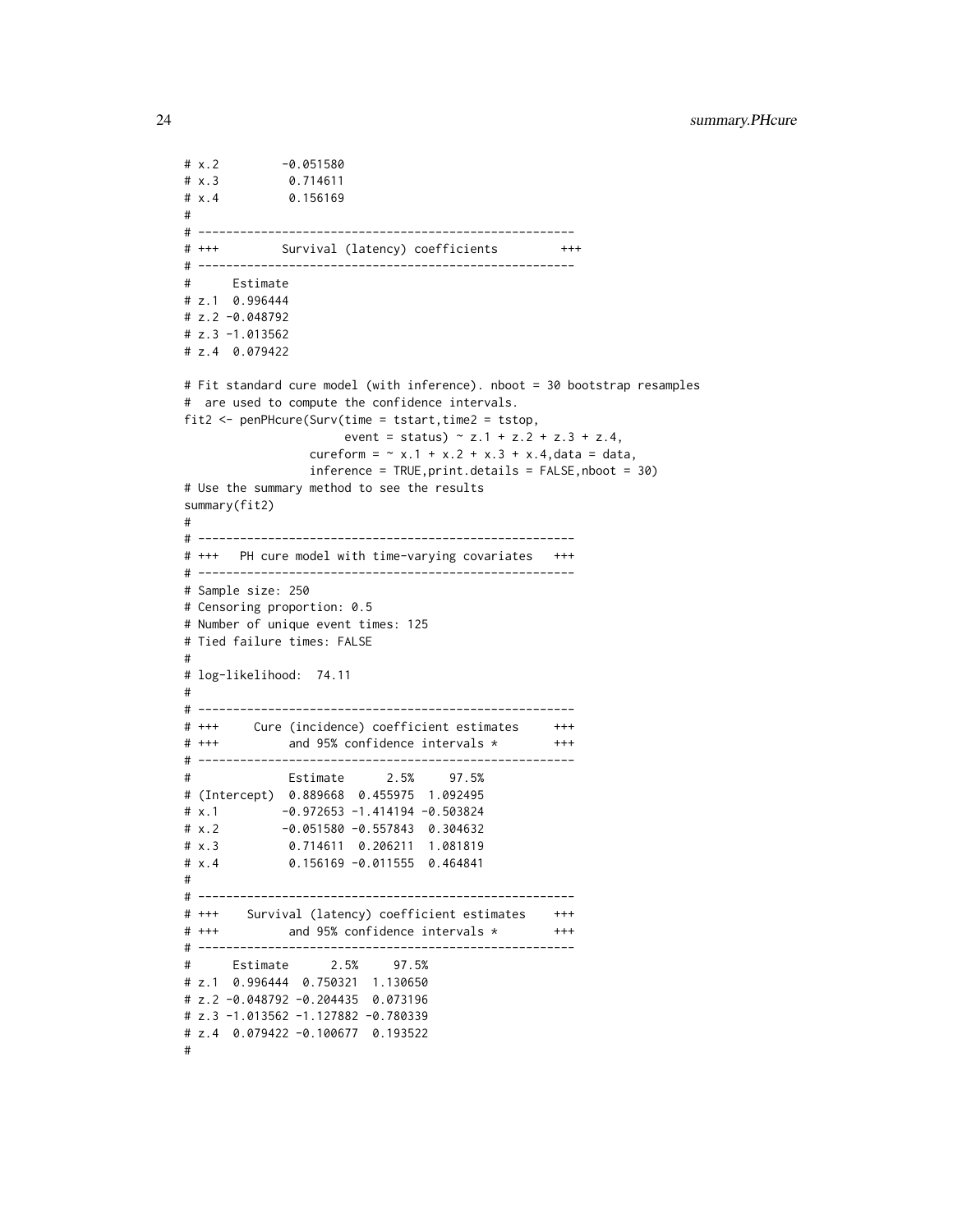```
# ------------------------------------------------------
# * Confidence intervals computed by the basic
# bootstrap method, with 30 replications.
# ------------------------------------------------------
# By default, confidence intervals are computed by the basic bootstrap method.
# Otherwise, the user can specify the percentile bootstrap method.
summary(fit2,conf.int = "percentile")
#
# ------------------------------------------------------
# +++ PH cure model with time-varying covariates +++
# ------------------------------------------------------
# Sample size: 250
# Censoring proportion: 0.5
# Number of unique event times: 125
# Tied failure times: FALSE
#
# log-likelihood: 74.11
#
# ------------------------------------------------------
# +++ Cure (incidence) coefficient estimates +++
# +++ and 95% confidence intervals * +++
# ------------------------------------------------------
# Estimate 2.5% 97.5%
# (Intercept) 0.889668 0.686842 1.323362
# x.1 -0.972653 -1.441483 -0.531112# x.2 -0.051580 -0.407791 0.454684
# x.3 0.714611 0.347404 1.223011
# x.4 0.156169 -0.152503 0.323893
#
# ------------------------------------------------------
# +++ Survival (latency) coefficient estimates +++
# +++ and 95% confidence intervals * +++
# ------------------------------------------------------
# Estimate 2.5% 97.5%
# z.1 0.996444 0.862238 1.242567
# z.2 -0.048792 -0.170779 0.106852
# z.3 -1.013562 -1.246785 -0.899242
# z.4 0.079422 -0.034678 0.259521
#
# ------------------------------------------------------
# * Confidence intervals computed by the percentile
# bootstrap method, with 30 replications.
# ------------------------------------------------------
# By default, a 95% confidence level is used. Otherwise, the user can specify
# another confidence level: e.g. 90%.
summary(fit2, conf.int.level = 0.90)
#
# ------------------------------------------------------
# +++ PH cure model with time-varying covariates +++
# ------------------------------------------------------
# Sample size: 250
```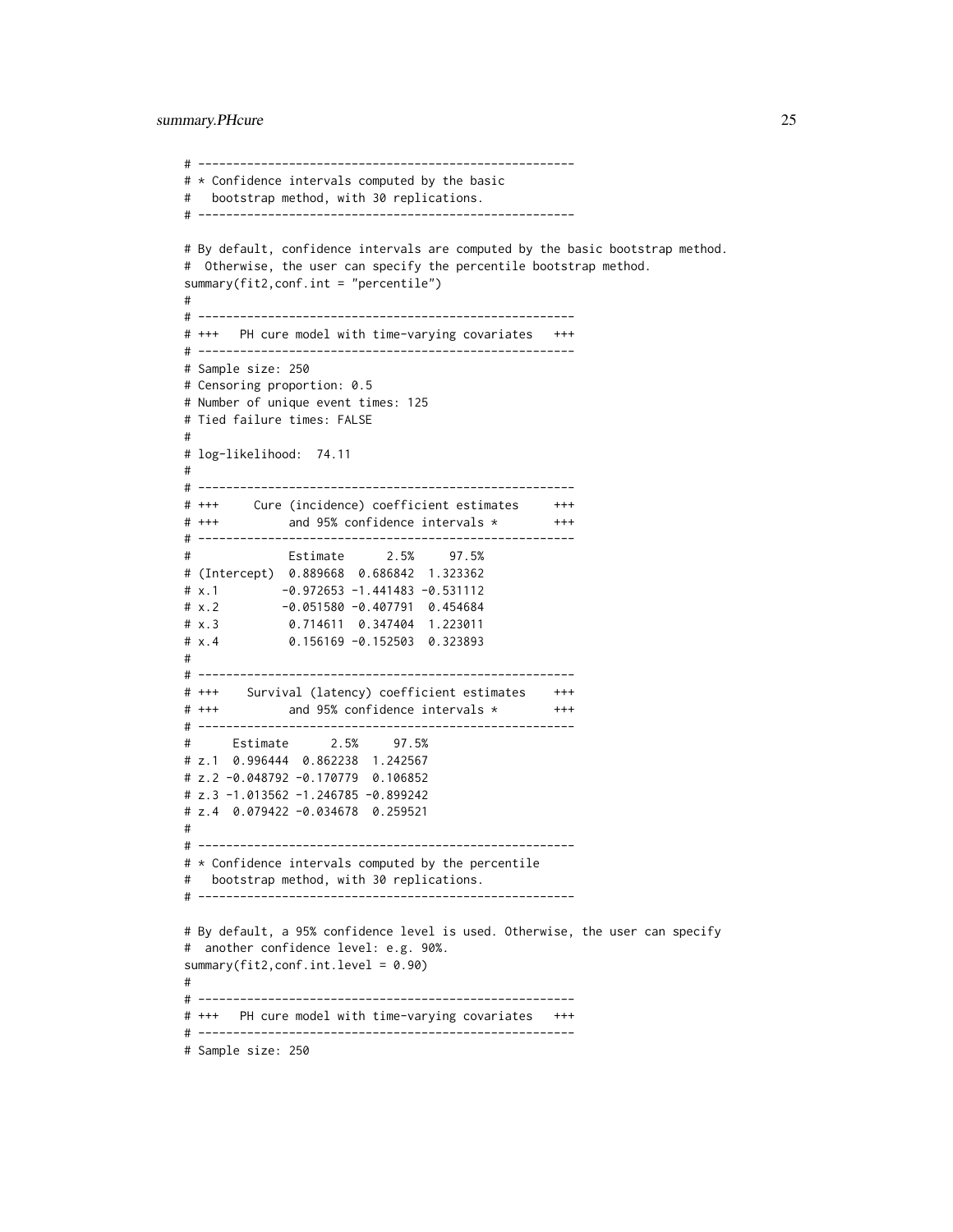```
# Censoring proportion: 0.5
# Number of unique event times: 125
# Tied failure times: FALSE
#
# log-likelihood: 74.11
#
# ------------------------------------------------------
# +++ Cure (incidence) coefficient estimates +++
# +++ and 90% confidence intervals * +++
# ------------------------------------------------------
# Estimate 5% 95%
# (Intercept) 0.889668 0.467864 1.074423
# x.1 -0.972653 -1.397088 -0.618265
# x.2 -0.051580 -0.527389 0.249460
# x.3 0.714611 0.314140 1.028425
# x.4 0.156169 0.033802 0.436361
#
# ------------------------------------------------------
# +++ Survival (latency) coefficient estimates +++
# +++ and 90% confidence intervals * +++
# ------------------------------------------------------
# Estimate 5% 95%
# z.1 0.996444 0.767937 1.125745
# z.2 -0.048792 -0.158821 0.050965
# z.3 -1.013562 -1.120989 -0.800606
# z.4 0.079422 -0.086063 0.180392
#
# ------------------------------------------------------
# * Confidence intervals computed by the basic
# bootstrap method, with 30 replications.
# ------------------------------------------------------
```